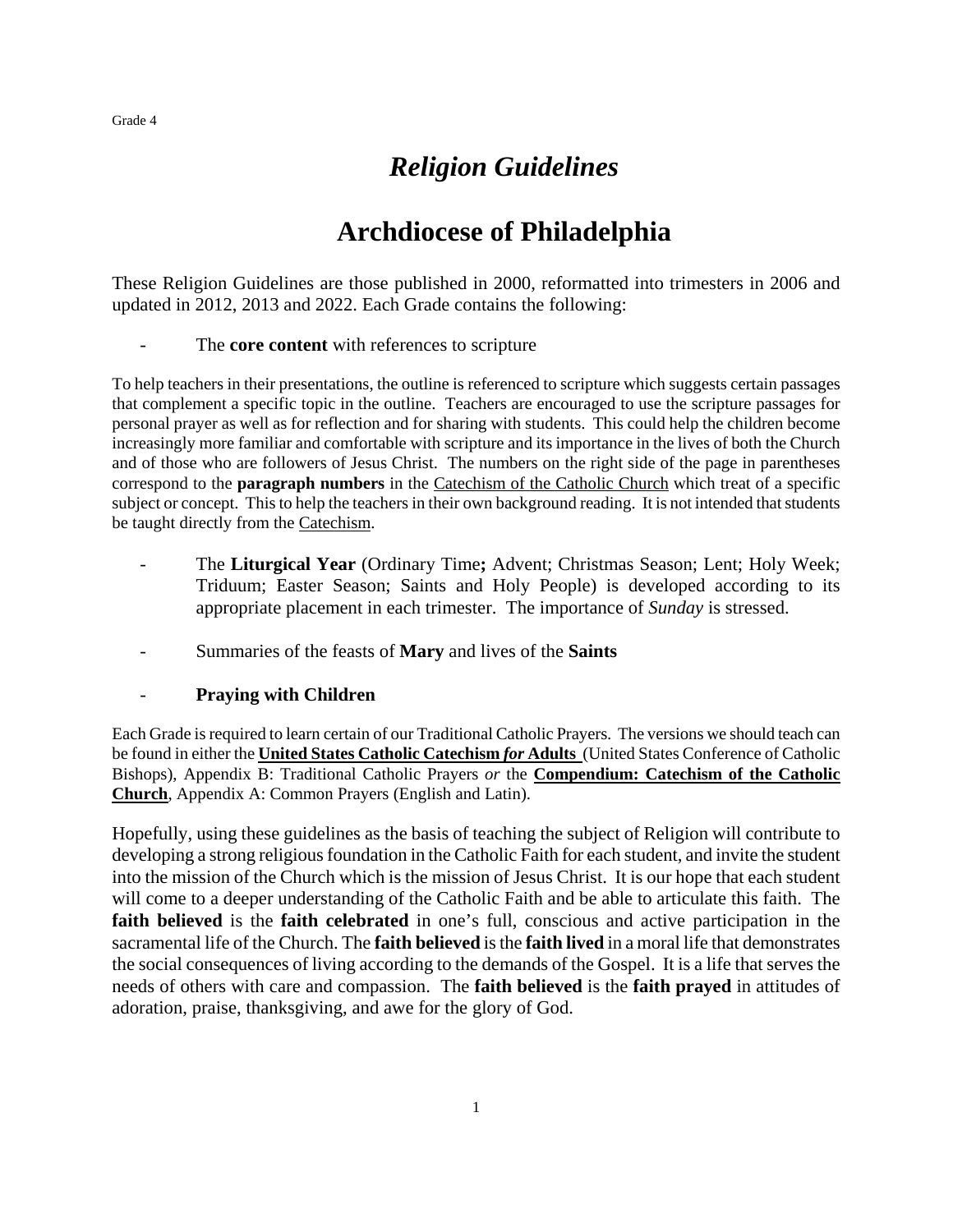# *First Trimester*

## **I. GOD THE FATHER**

|    | A.        | <b>REVEALED HIMSELF AND</b><br>HIS LOVE FOR HIS PEOPLE                                        | $(2059-60)$                                                                      |
|----|-----------|-----------------------------------------------------------------------------------------------|----------------------------------------------------------------------------------|
|    | <b>B.</b> | REVEALED THE COVENANT ON<br>THE HOLY MOUNTAIN WRITTEN BY<br><b>HIS OWN FINGER</b>             | (2056)                                                                           |
| П. |           | <b>COMMANDMENTS</b>                                                                           | Ex. 20:2-17                                                                      |
|    | A.        | <b>WORDS OF GOD</b>                                                                           | (2056)                                                                           |
|    | <b>B.</b> | FULL MEANING REVEALED IN JESUS<br>IN THE NEW COVENANT                                         |                                                                                  |
|    | C.        | PATH OF LIFE                                                                                  |                                                                                  |
|    | D.        | <b>COVENANT WITH GOD:</b><br>DUTIES TO GOD AND TO NEIGHBOR                                    |                                                                                  |
|    |           | 1. I am the Lord your God, who brought you                                                    | Ex. 20:2-5, Deut.<br>$5:6-9,$                                                    |
|    |           | out of the land of Egypt, that place of slavery.<br>You shall not have other gods besides me. | $(2083, 2133-34)$                                                                |
|    |           | 2. You shall not take the name of the Lord<br>your God in vain.                               | Ex. 20:7, Deut. 5:11,<br>(2142, 2156, 2160-62,<br>$166-67$                       |
|    |           | 3. Remember the Sabbath day, to keep it holy.                                                 | Ex. 20:8-10, 31:15,<br>Deut. 5:12-15, (2168-70,                                  |
|    |           | 4. Honor your father and your mother.                                                         | 2175, 2177, 2189-92)<br>Ex. 20:12, Deut. 5:16,<br>(2197, 2247-48, 2251,<br>2253) |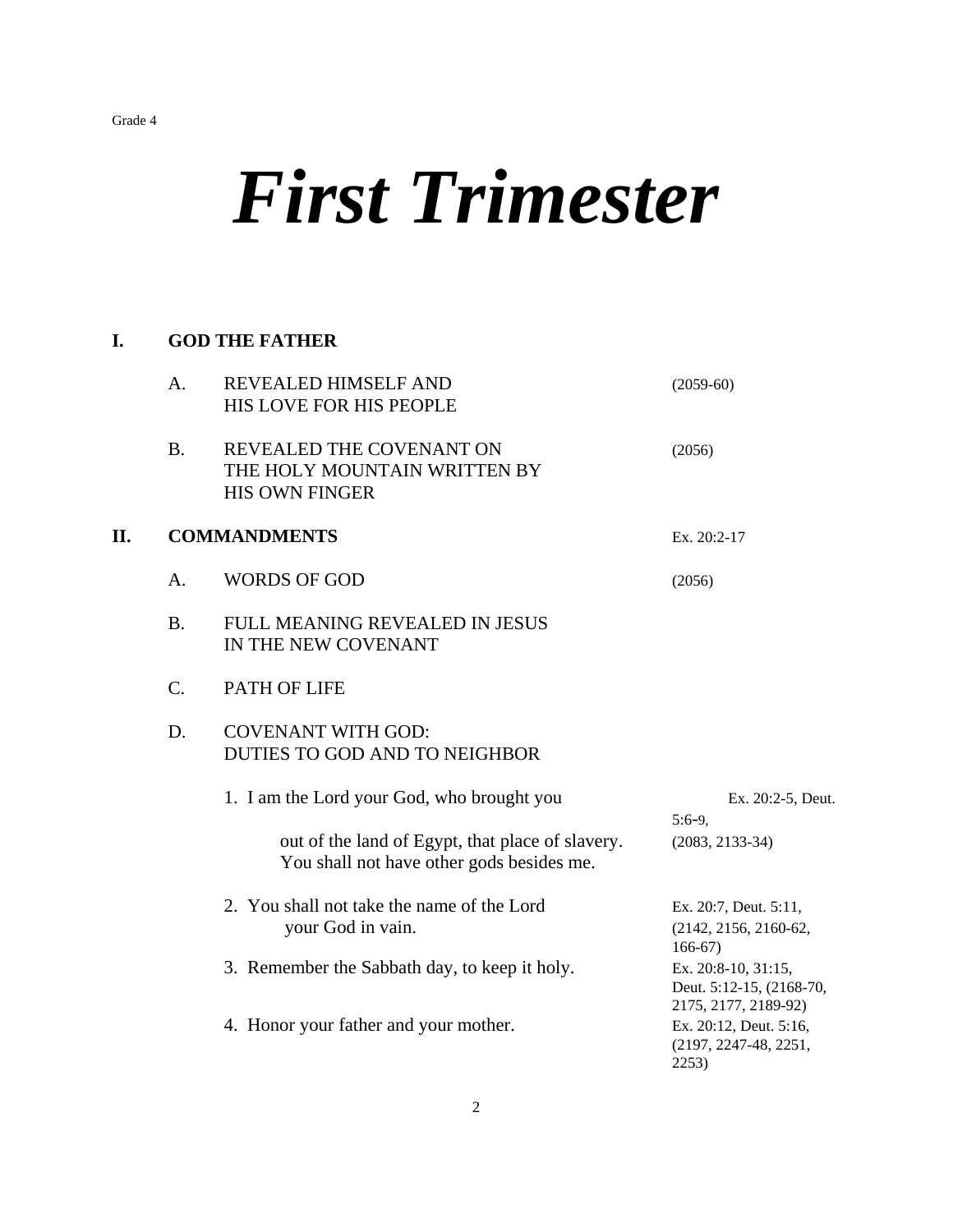|    |           | 5. You shall not kill.                                                                                                                                                                  | Ex. 20:13, Deut. 5:17,<br>(2258, 2270, 2276, 2288,<br>2307, 2318-20) |
|----|-----------|-----------------------------------------------------------------------------------------------------------------------------------------------------------------------------------------|----------------------------------------------------------------------|
|    |           | 6. You shall not commit adultery.                                                                                                                                                       | Ex. 20:14, Deut. 5:18,<br>$(2331-33, 2237, 2393-95)$                 |
|    |           | 7. You shall not steal.                                                                                                                                                                 | Ex. 20:15, Deut. 5:19,<br>$(2401, 2426, 2450-54)$                    |
|    |           | 8. You shall not bear false witness against your neighbor.                                                                                                                              | Ex. 20:16, Deut. 5:20,<br>(2464-65, 2473, 2482-83,<br>2504-05, 2507) |
|    |           | 9. You shall not covet your neighbor=s house;<br>you shall not covet your neighbor=s wife                                                                                               | Ex. 20:17, (2514,<br>2531-32)                                        |
|    |           | 10. You shall not covet  anything that is your<br>neighbor's                                                                                                                            | Ex. 20:17, Deut. 5:21,<br>$(2534, 2551-54)$                          |
| Ш. |           | <b>LITURGICAL YEAR</b>                                                                                                                                                                  | $(1168-73)$                                                          |
|    | A.        | <b>SUNDAY</b>                                                                                                                                                                           | (2177)                                                               |
|    |           | The Lord's day is the day on which we celebrate<br>Jesus' Resurrection. We go to Mass on this special day<br>to give praise and thanks to God.<br>It is the heart of the Church's life. |                                                                      |
|    | <b>B.</b> | ORDINARY TIME: liturgical color is green for hope, growth, life.                                                                                                                        |                                                                      |
|    |           | 1. Time in the winter between Christmas time and Lent.                                                                                                                                  |                                                                      |
|    |           | 2. Time in the summer and fall from Pentecost to the<br>Feast of Christ the King.                                                                                                       |                                                                      |
|    |           | 3. Refers to ordinal, counted time.                                                                                                                                                     |                                                                      |
|    |           | 4. Time to hear the Scriptures proclaimed inviting us<br>to live out the mysteries of our faith and the<br>message of the Gospels.                                                      |                                                                      |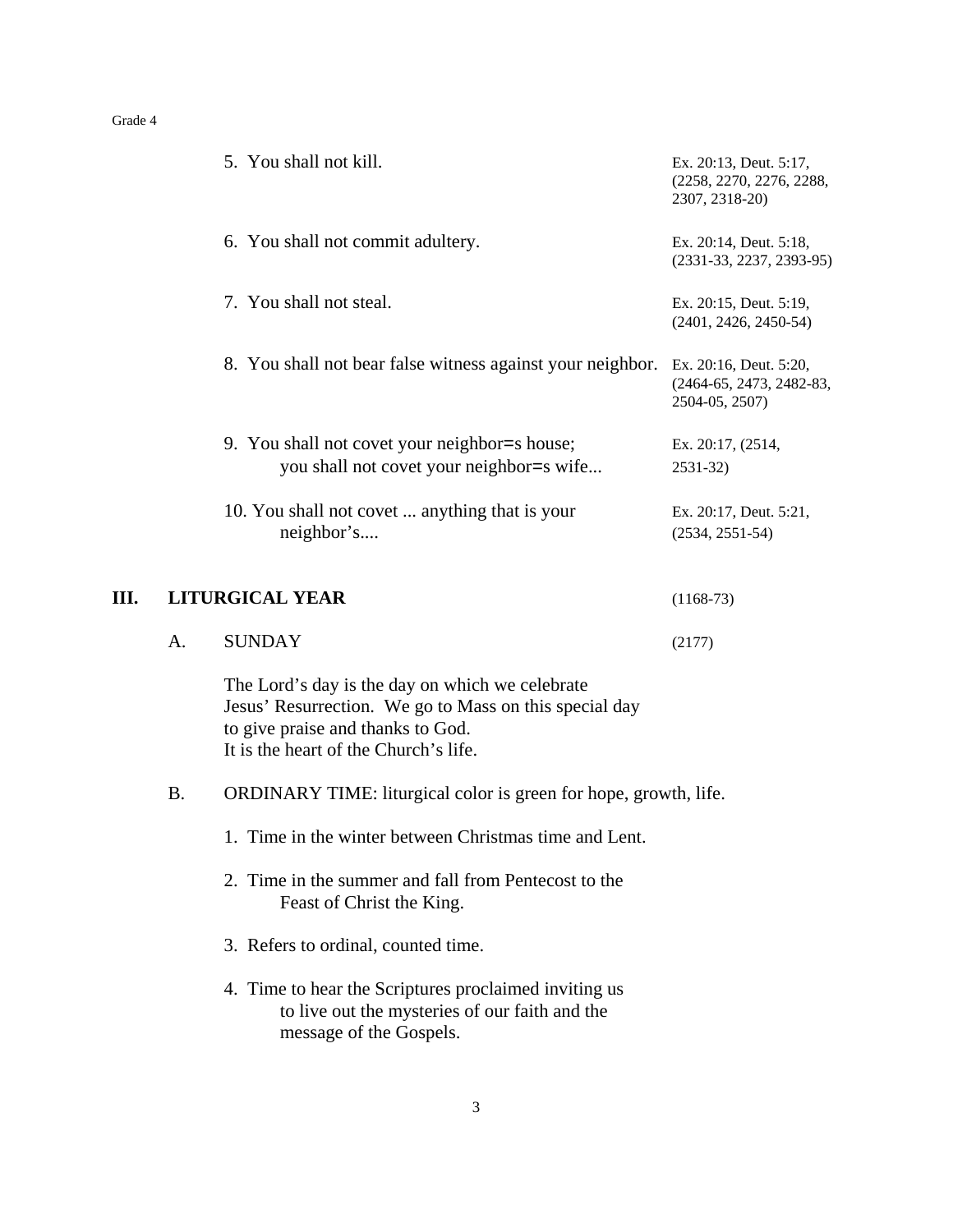|    |                          | a. Cycle A - Gospel of St. Matthew                                                                                                                                                                 |                 |
|----|--------------------------|----------------------------------------------------------------------------------------------------------------------------------------------------------------------------------------------------|-----------------|
|    |                          | b. Cycle B - Gospel of St. Mark                                                                                                                                                                    |                 |
|    |                          | c. Cycle C - Gospel of St. Luke                                                                                                                                                                    |                 |
| C. | <b>ADVENT</b>            |                                                                                                                                                                                                    | (524, 1095)     |
|    |                          | 1. Liturgical color is purple for preparation, sorrow for sin                                                                                                                                      |                 |
|    |                          | 2. Begins the Liturgical Year                                                                                                                                                                      |                 |
|    |                          | 3. Period of four weeks of preparation for the birth<br>of Jesus, Christmas                                                                                                                        |                 |
|    | 4. Advent symbols        |                                                                                                                                                                                                    |                 |
|    |                          | a. Advent Wreath<br>1) The circle of greens reminds us that<br>God has no beginning and has no end.<br>2) There are four candles -<br>three purple and one pink<br>3) One candle is lit each week. |                 |
|    |                          | b. Jesse Tree                                                                                                                                                                                      |                 |
| D. | <b>CHRISTMAS</b>         |                                                                                                                                                                                                    | $(525-30, 563)$ |
|    |                          | 1. Liturgical color is white for joy, glory, innocence                                                                                                                                             |                 |
|    | 2. Story of Jesus' Birth |                                                                                                                                                                                                    | Mt. 1:18 - 2:23 |
| Е. |                          | <b>SAINTS AND HOLY PEOPLE</b>                                                                                                                                                                      |                 |
|    |                          | Special days to honor saints are ranked and celebrated in different degrees.                                                                                                                       |                 |
|    | Solemnity:               | liturgies celebrating events, beliefs, and personages<br>of principal importance and universal significance<br>in salvation history                                                                |                 |

*Feast*: liturgies of major importance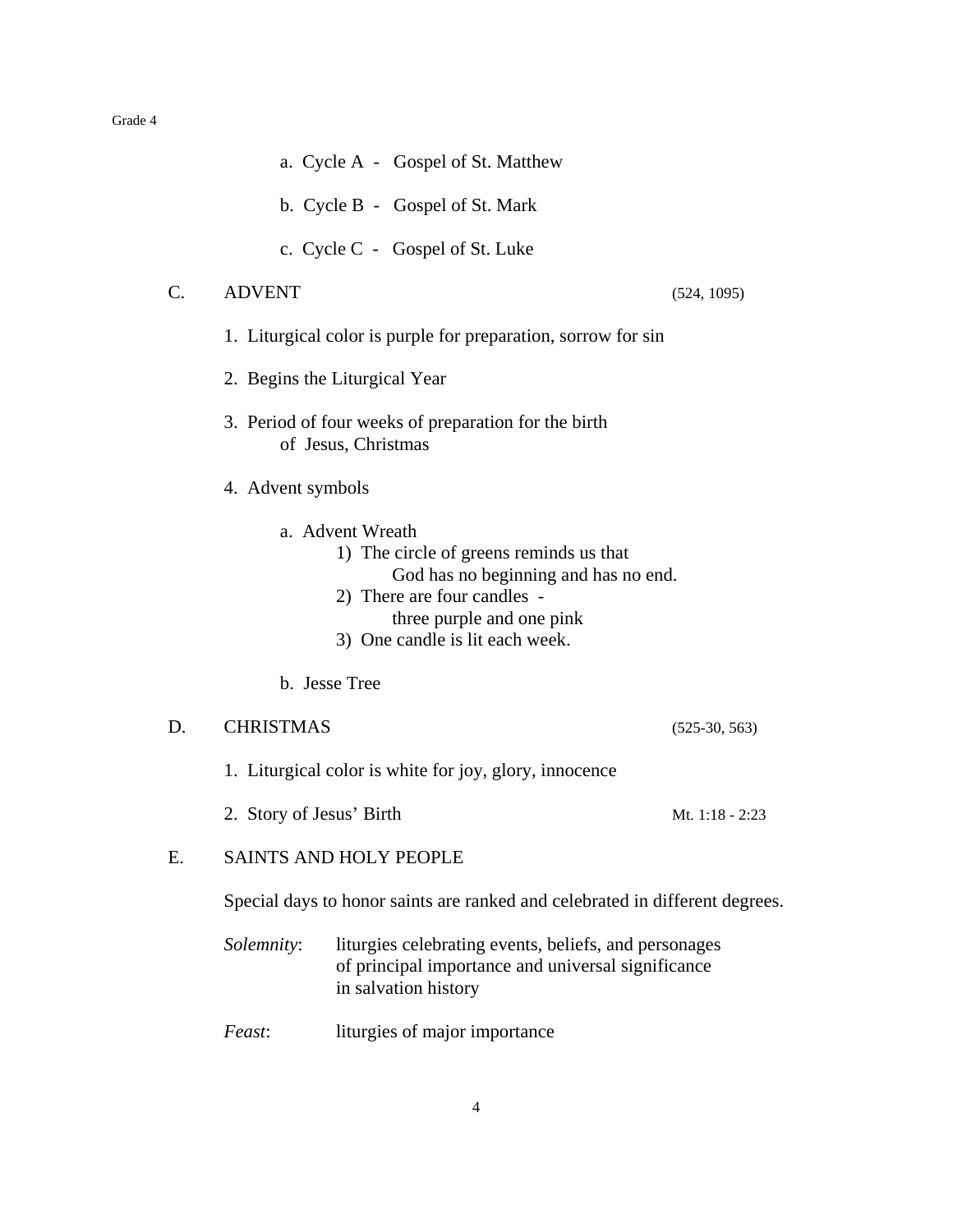*Memorial*: liturgies celebrating minor events in the life of the Blessed Virgin Mary and of saints significant to a local country, church or religious community

## **July 14: St. Kateri Tekakwitha**

St. Kateri Tekakwitha was a Mohawk Indian born in 1656. Her parents died when she was young and her tribe suffered from smallpox and many attacks from French and Dutch colonists. During this time, Kateri met several Jesuit missionaries and eventually the chief of her tribe converted. In 1675, she began to study the catechism with the Jesuits and was baptized a year later. Although there was no religious order for her to join, St. Kateri vowed to remain chaste and gathered with other Christian Indian women to live devoutly. She endured any suffering as a way to become closer to Jesus. St. Kateri Tekakwitha died in 1680 at the age of twenty-four. She is called the Lily of the Mohawks.

## **July 22: St. Mary Magdalene**

Mary Magdalene was one of the disciples of Jesus and appears in all four Gospels. Luke tells us that Jesus had cured Mary Magdalene of a disease. She followed Him and the Twelve Apostles as they traveled around Judea. However, her most important role was that of a witness to Jesus' death and resurrection. Together with Mary, the mother of James, she was there when Jesus was buried by Joseph of Aramathea. Mary Magdalene, along with other women, discovered the empty tomb. Most importantly, Jesus appeared to Mary Magdalene first after His resurrection. It is she who tells the Apostles the Good News. Although we do not know what happened to her, it is clear from the Gospels that she played an important role as a disciple of Jesus.

## **August 27: St. Monica**

St. Monica was the mother of St. Augustine. She was born in 331 and married a pagan named Patritius. Their marriage was difficult, since he was against her Christian faith. St. Monica had three children, and Augustine was her oldest son. She continued to pray, to act with patience and love, and to give charity to the poor. Eventually, her husband became a Christian and died soon after. Then St. Monica turned all her prayers to Augustine so that he would reform his wayward life. She followed him in his travels, and was joyful to see Augustine baptized in Milan. She died while traveling with St. Augustine to Carthage in 387.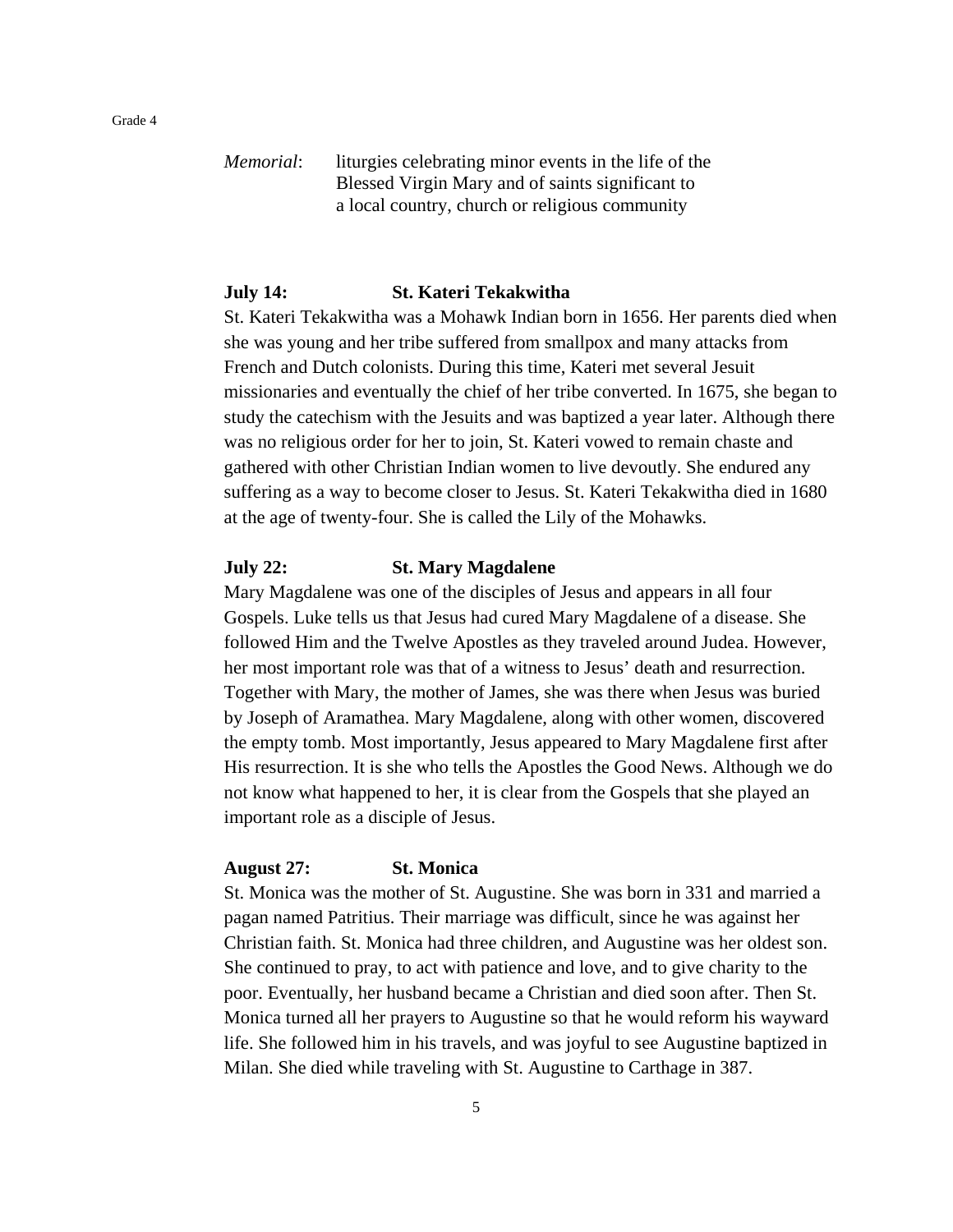## **November 13: St. Frances Xavier Cabrini**

Frances was born in Italy in 1850. She was a school teacher in an orphanage in Italy. Frances founded the Missionary Sisters of the Sacred Heart and, with seven other women, cared for poor children in schools and hospitals. Pope Leo XIII asked her to go to New York City to work with Italian immigrants. Although dreadfully afraid of water, she traveled to New York and in the next thirty years continued to travel, founding more than fifty schools, hospitals, and orphanages in England, France, Spain, and North and South America. She was canonized in 1946 and was the first citizen of the United States to be so recognized.

#### **VII. MARY**

| Α. | EXAMPLE OF FAITH           | (273)  |
|----|----------------------------|--------|
| Β. | <b>EXAMPLE OF HOLINESS</b> | (2030) |

C. DAYS IN HONOR OF MARY

#### **August 22 Memorial of the Queenship of Mary**

In 1954, Pope Pius XII established this feast which honors Mary who was crowned Queen of Heaven and Earth by Jesus when she on the day of her Assumption.

#### **September 8 Feast of the Birth of Mary**

Mary was the daughter of Saints Ann and Joachim. They prayed that God would bless them with a child, and He rewarded their faithfulness with a daughter set apart to be the mother of the Son of God. Because of this, she was conceived and born immaculate and full of grace. We do not know from the Gospels the exact date of Mary's birth. However, Christians have celebrated it on September  $8<sup>th</sup>$  since the  $7<sup>th</sup>$ century. Mary's birth is one of only three celebrated on the liturgical calendar.

## **September 15 Memorial of Our Lady of Sorrows**

Today, we remember how Mary, as the mother of Jesus, suffered greatly. There are seven events in particular that we recognize, called the Seven Sorrows. The Sorrows, which are all found in the Gospels, are the prophecy of Simeon (Lk. 2:34- 35), the flight into Egypt to escape Herod (Mt. 2:13-21), the loss of Jesus for three days in the Temple (Lk. 2:41-50), meeting Jesus on the road Calvary (Jn. 19:17), the crucifixion and death of Jesus (Jn. 19:18-30), holding Jesus when He was taken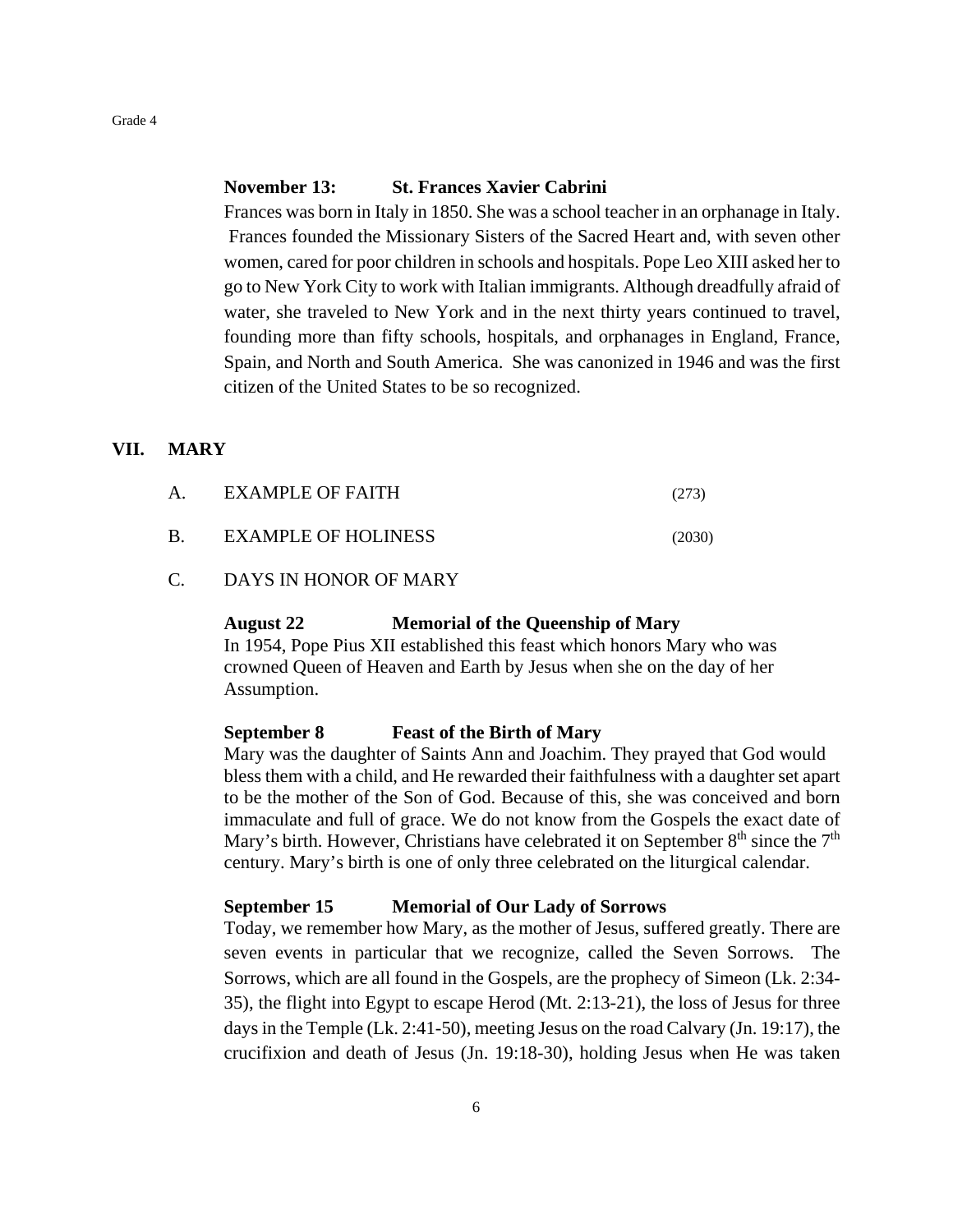down from the cross (Jn. 19:39-40), and Jesus laid in the tomb (Jn. 19:40-42). St. Bernard wrote, "Truly, O Blessed Mother, a sword has pierced your heart…He died in body through a love greater than anyone had known. She died in spirit through a love unlike any other since His." Our Lady of Sorrows, pray for us.

## **October 7 Memorial of Our Lady of the Rosary**

This feast was established by Saint Pius V. Pope Gregory XIII later named this the Feast of the Holy Rosary. This feast invites everyone to meditate upon the mysteries of Christ, following the example of the Blessed Virgin Mary who was so singularly associated with the incarnation, passion and glorious resurrection of the Son of God. (Christian Prayer, 1976, p. 1285)

## **November 19 Our Lady of Divine Providence**

On November 19, 1969 Pope Paul VI declared Our Lady Mother of Divine Providence principal patroness of the island of Puerto Rico, since November 19 was the date that the island was discovered. The image of Our Lady that is so special to the people of Puerto Rico shows the Divine Child sleeping peacefully in the Virgin Mary=s arms. However, the name and worship of Our Lady of the Divine Providence originated in Italy in the  $12<sup>th</sup>$  century, then spread to Spain and then to Puerto Rico.

## **November 21 Memorial of the Presentation of Mary**

The Presentation of Mary is a unique feast day. Although the event is not in the Bible, we learn from other sources that Mary's parents, Ann and Joachim, offered Mary to God in the Temple when she was only three years old. We celebrate this event because it helps us to understand Mary's unique holiness, which was nurtured from the very beginning of her life.

- D. PRAYERS
	- 1. The *Hail Mary*
	- 2. The *Hail, Holy Queen*
	- 3. The *Rosary*
	- 4. The *Angelus / Regina Coeli*
	- 5. The *Litany of the Blessed Virgin* (See *Appendix: Litany*)

### **VII. PRAYER**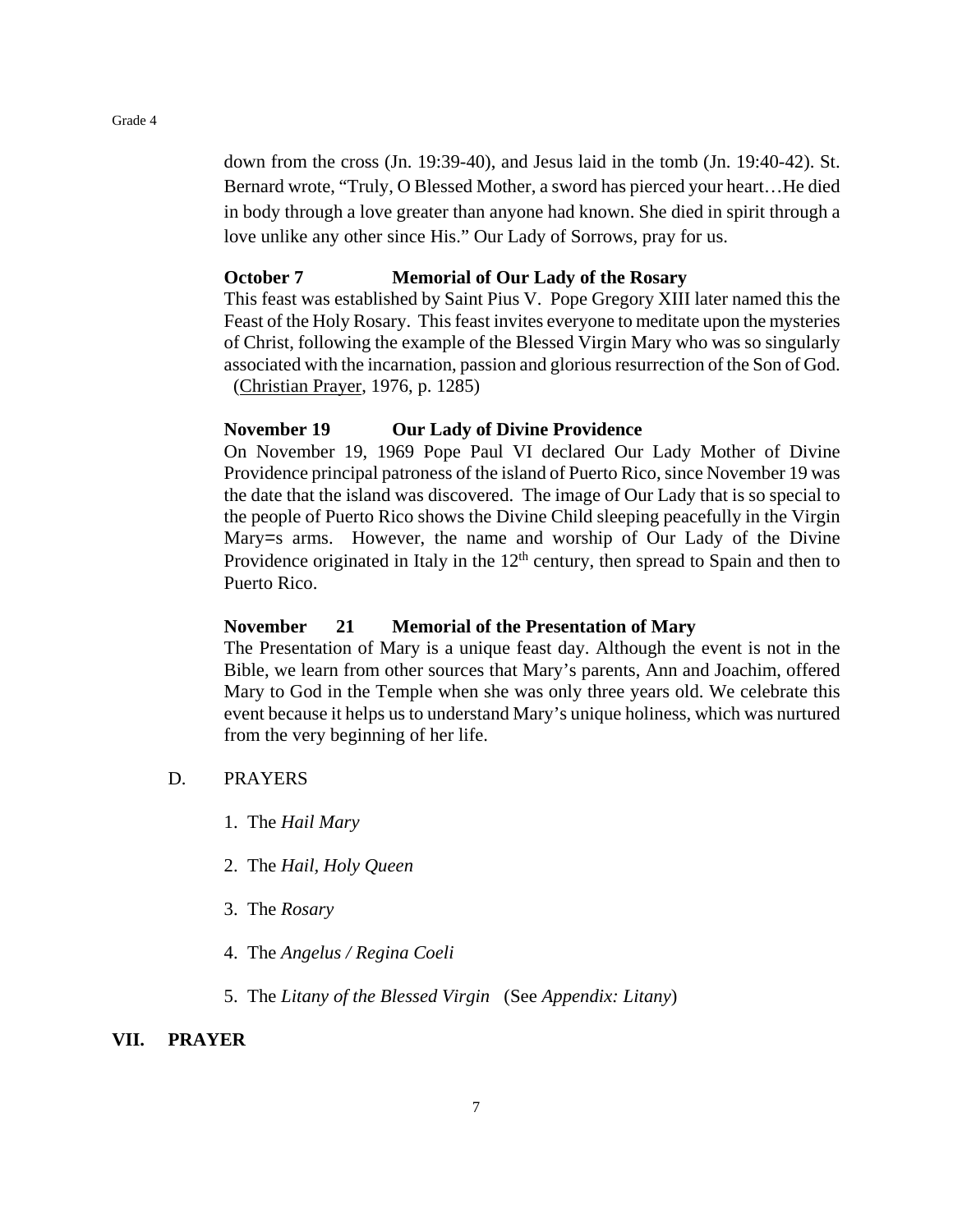## A. MODELS OF PRAYER

Examples of those who listened to God, acted on his Word, and were blessed by God.

|     |           | 1. Old Testament                                       | (2568)                            |
|-----|-----------|--------------------------------------------------------|-----------------------------------|
|     |           | a. Abraham                                             | Gen. 12:4, (2570-72)              |
|     |           | b. Moses                                               | Ex. 3:1-10, (2575-77)             |
|     |           | 2. New Testament                                       | (2598)                            |
|     |           | a. Jesus                                               | (2599, 2602)                      |
|     |           | b. Mary                                                | $(2617-22)$                       |
|     | <b>B.</b> | <b>OUR FATHER</b>                                      | Mt. 6:9-13, Lk. 11:2-4,<br>(2759) |
|     |           | 1. Summary of the whole Gospel                         | (2761)                            |
|     |           | 2. AOur Father@                                        | $(2786 - 87)$                     |
|     | $C$ .     | <b>ASPIRATIONS</b>                                     |                                   |
|     |           | 1. Short prayer invoking the name or title of a saint. |                                   |
|     |           | 2. Common response: pray for us.                       |                                   |
|     |           | 3. Example: Our Lady of the Rosary, pray for us.       |                                   |
|     | D.        | OTHER PRAYER FORMS<br>(See pages 25-32)                |                                   |
|     |           | 1. The Jesus Prayer                                    |                                   |
|     |           | 2. Praying in Common (Choral Prayer)                   |                                   |
|     |           | 3. Song and Gesture                                    |                                   |
|     |           | 4. Meditation                                          |                                   |
| IX. |           | <b>SACRAMENTALS</b>                                    | $(1667-79)$                       |

8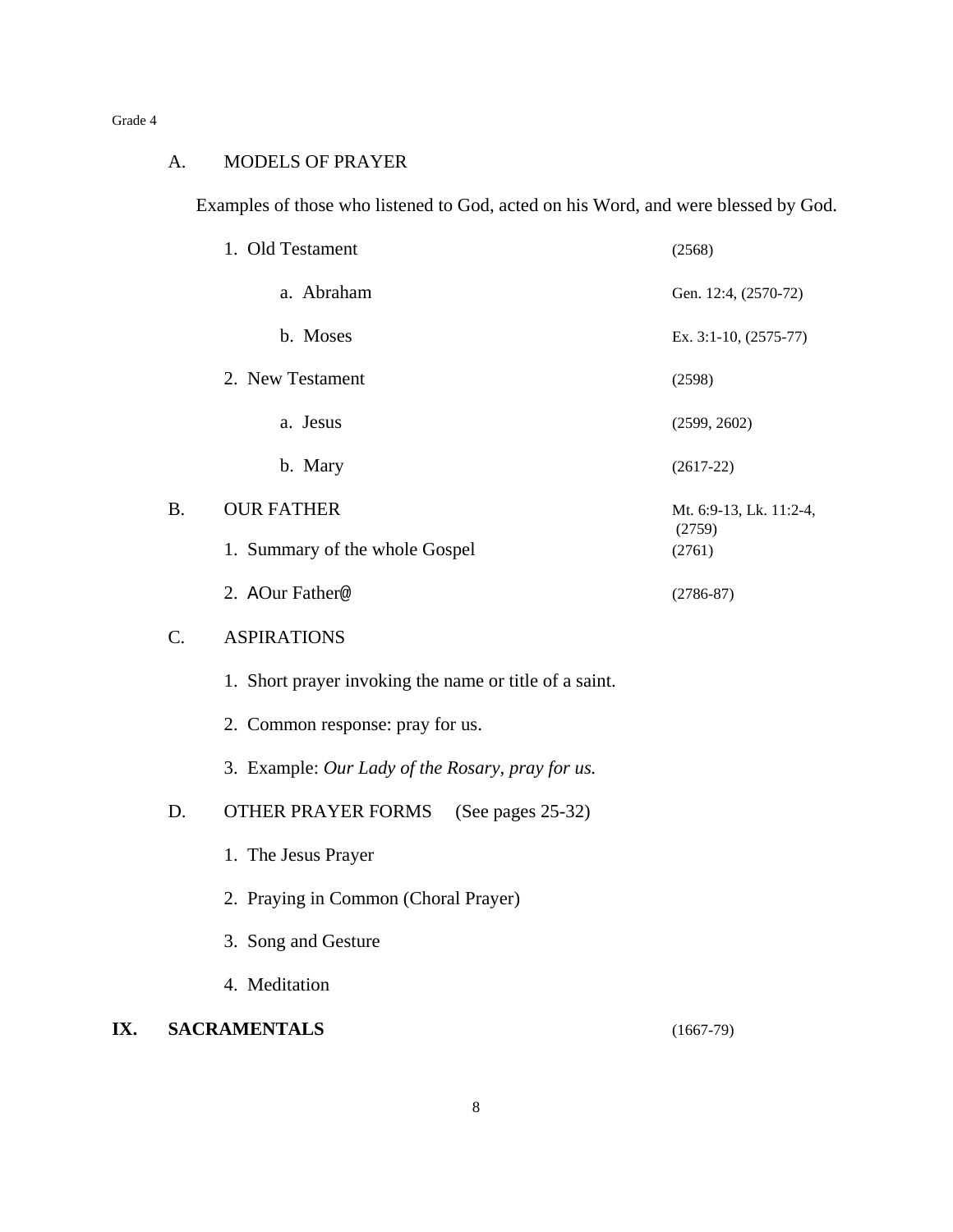| A. | <b>SACRED SIGNS</b>  | (1667) |
|----|----------------------|--------|
| B. | PREPARE US FOR GRACE | (1670) |

C. HELP US TO COOPERATE WITH GRACE

## **X. SOCIAL JUSTICE**

*The commitment to human life and dignity, to human rights and solidarity, is a calling all Catholic educators must share with their students. It is not a vocation for a few religion teachers, but a challenge for every Catholic educator and catechist.* Sharing Catholic Social Teaching Challenges and Directions, USCC, 1998, p. 7

## *Major Themes:*

**The Life and Dignity of the Human Person Call to Family, Community and Participation Rights and Responsibilities of the Human Person Option for the Poor and Vulnerable**

- A. AWARENESS OF THE UNIQUE IMPORTANCE OF EACH PERSON 1. Celebrate each person's birthday, cultural and ethnic heritage
	- 2. Write to a legislator about issues affecting the poor and vulnerable
- B RESPOND TO COMMUNITY NEEDS 1. Participate in parish and/or school collections: food, clothing, toys, etc.

For further ideas see From the Ground Up: Teaching Catholic Social Principles in Elementary Schools, NCEA, 1999.

# *Second Trimester*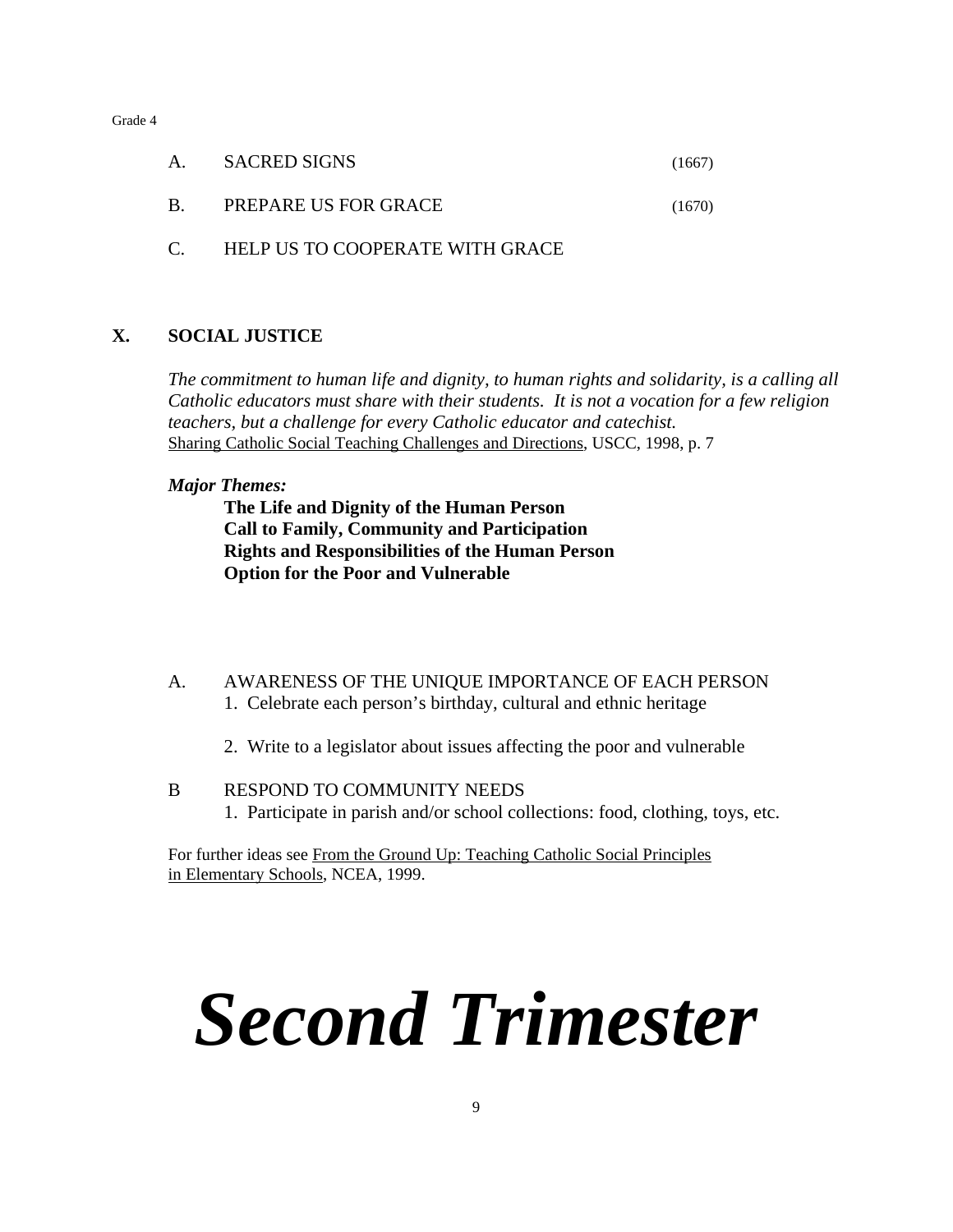| I.   | <b>GRACE</b> |                                                                                                                                          | $(2003-04)$                        |
|------|--------------|------------------------------------------------------------------------------------------------------------------------------------------|------------------------------------|
|      | A.           | FREE HELP OF GOD                                                                                                                         | (1996)                             |
|      | <b>B.</b>    | <b>GIFT OF THE SPIRIT</b>                                                                                                                |                                    |
|      | C.           | HELPS US IN OUR SPIRITUAL GROWTH                                                                                                         |                                    |
| II.  | <b>SIN</b>   |                                                                                                                                          | (386, 1440)                        |
|      | A.           | <b>ORIGINAL SIN</b>                                                                                                                      | $(388-89)$                         |
|      |              | 1. Definition                                                                                                                            | Gen. 2:17, 3:1-11,<br>$(397-98)$   |
|      |              | 2. Effect                                                                                                                                | Rom. 3:23, (399-402,<br>$407 - 08$ |
|      | <b>B.</b>    | PERSONAL SIN                                                                                                                             | $(1849-51, 1872-73)$               |
|      |              | 1. Mortal Sin                                                                                                                            | $(1855-59)$                        |
|      |              | 2. Venial Sin                                                                                                                            | $(1862-63)$                        |
| III. |              | <b>CONSCIENCE</b>                                                                                                                        | $(1783-85)$                        |
|      | A.           | <b>DESCRIPTIONS</b>                                                                                                                      | $(1776-85)$                        |
|      |              | 1. Present in the heart of a person, it is a voice<br>deep within a person calling one to love<br>and do what is good and to avoid evil. |                                    |
|      |              | 2. It judges particular choices.                                                                                                         | (1777)                             |
|      |              | 3. It enables one to assume responsibility<br>for the acts performed.                                                                    | (1781)                             |
|      |              | 4. One must always follow one's conscience.                                                                                              |                                    |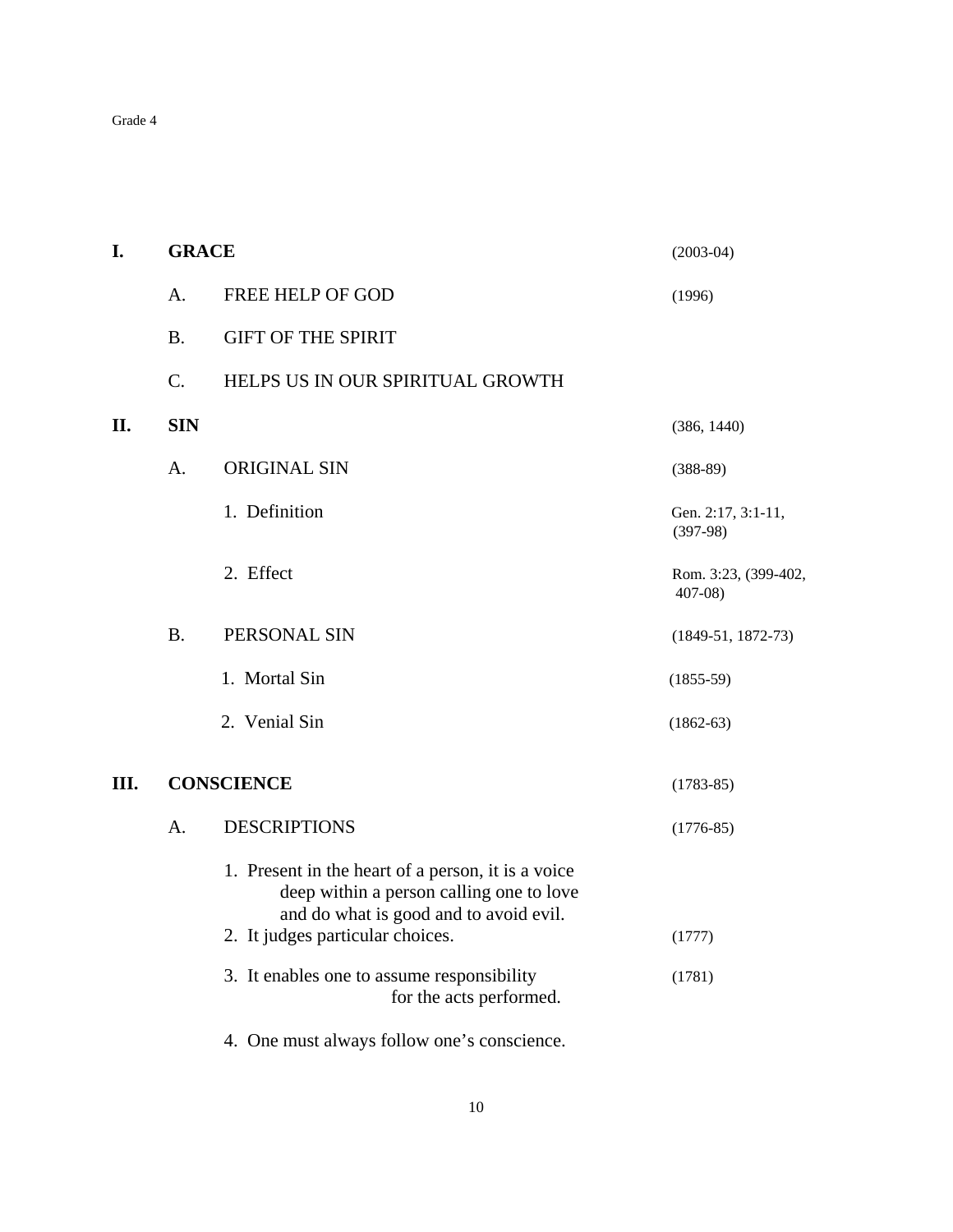|     | <b>B.</b> |             | <b>FORMATION</b>       |                                                                                                                      | (1784)                                       |
|-----|-----------|-------------|------------------------|----------------------------------------------------------------------------------------------------------------------|----------------------------------------------|
|     |           |             | 1. A lifelong task     |                                                                                                                      |                                              |
|     |           |             |                        | 2. Assisted by the Holy Spirit                                                                                       | (1785)                                       |
|     |           |             |                        | 3. Guided by the Church                                                                                              |                                              |
|     | C.        |             | <b>EXAMINATION</b>     |                                                                                                                      | (1454)                                       |
|     |           |             |                        | 1. Preparation for any reception of the sacrament of Penance                                                         |                                              |
|     |           |             |                        | 2. Daily reflecting on one's moral life in light of the Scriptures<br>(i.e., the Ten Commandments, Beatitudes, etc.) |                                              |
| IV. |           |             | <b>LITURGICAL YEAR</b> |                                                                                                                      | $(1168-73)$                                  |
|     | A.        | <b>LENT</b> |                        |                                                                                                                      | (1095)                                       |
|     |           | 1.          |                        | Time of preparation for Easter                                                                                       |                                              |
|     |           | 2.          |                        | From Ash Wednesday to the Mass of the<br>Lord's Supper on Holy Thursday                                              |                                              |
|     | <b>B.</b> |             | <b>HOLY WEEK</b>       |                                                                                                                      |                                              |
|     |           | 1.          |                        | Palm Sunday                                                                                                          | Jn. 12:12-19                                 |
|     |           | 2.          | Triduum                |                                                                                                                      |                                              |
|     |           |             | a.                     | <b>Holy Thursday</b><br>Mass of the Lord's Supper                                                                    | Mt. 26:26-35<br>Mk. 14:22-31<br>Lk. 22:14-23 |
|     |           |             | $\mathbf b$ .          | Good Friday                                                                                                          | Mt. 27, Mk. 15<br>Lk. 23                     |
|     |           |             |                        | Celebration of the Lord's Passion<br>Liturgical color is red for the<br>Blood of Jesus shed for us.                  |                                              |
|     |           |             | c.                     | <b>Holy Saturday</b>                                                                                                 |                                              |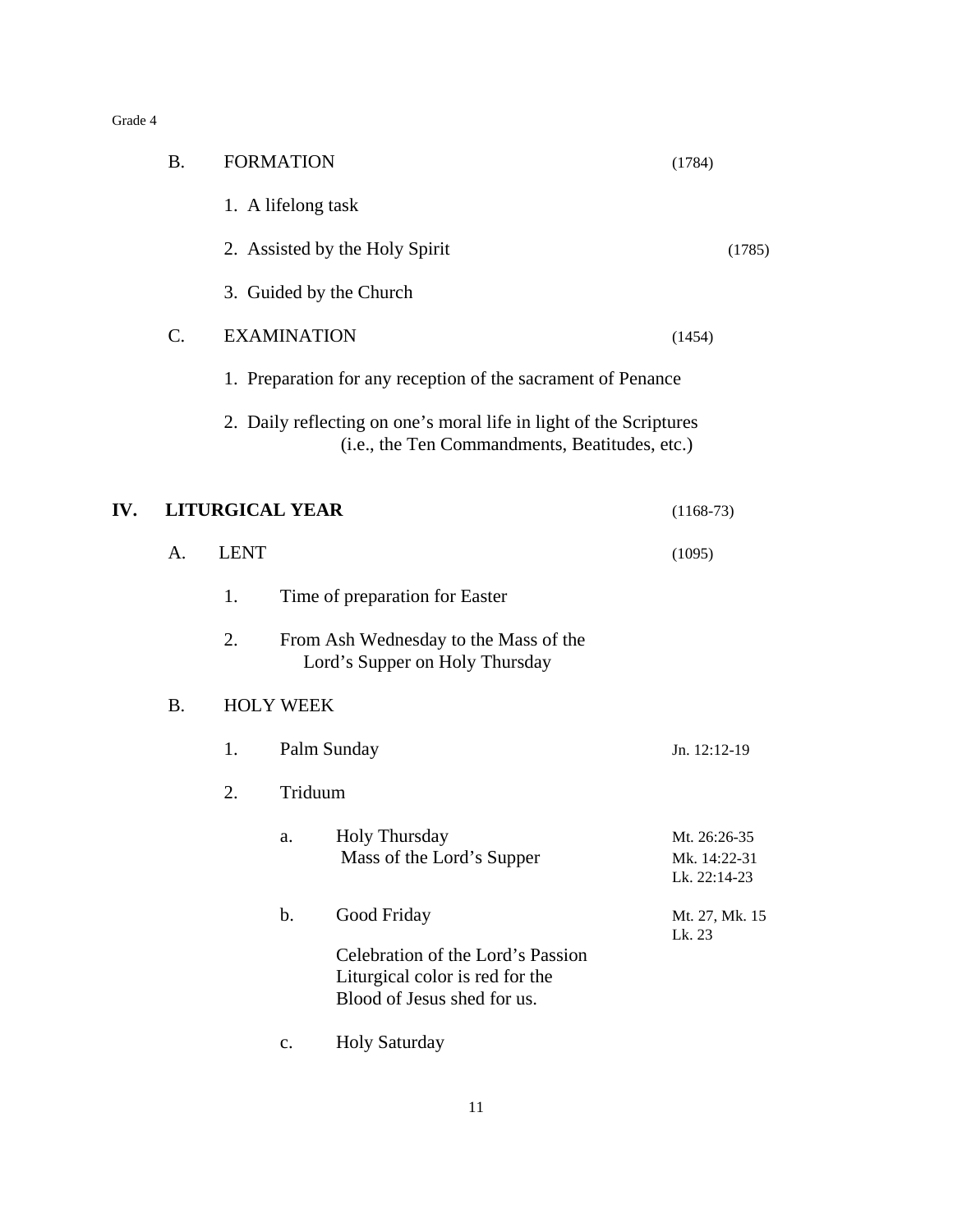d. Easter Sunset of Holy Saturday to sunset of Easter Sunday.

## C. SAINTS AND HOLY PEOPLE

## **November 22: St. Cecilia, Martyr**

St. Cecilia was an early Christian martyr living in Rome, probably in the early part of the 3<sup>rd</sup> century. She came from a wealthy family and was betrothed to a young Roman named Valerian, whom she converted to Christianity along with his brother. When Valerian and his brother were martyred, Cecilia was arrested and condemned to die. She initially survived the execution, but died three days later after receiving Holy Communion. Legends say she died while singing praises to God, and for this reason St. Cecilia is the patron saint of musicians. A church founded in her house in Rome in the  $5<sup>th</sup>$  century exists in the same spot today, one of the oldest known sites for an early Christian church in Rome.

## **January 5: St. John Neumann**

Born in Bohemia on March 20, 1811, John dedicated his life to missionary work in the United States especially in Ohio, Pennsylvania, and Maryland. He was ordained a priest in New York in 1836 and first worked with German immigrants near Niagara Falls. As a priest and later as a bishop, he worked tirelessly to educate the members of the Church. He became Bishop of Philadelphia in 1853. He increased the number of parochial schools in Philadelphia, founding the first Catholic diocesan school system in the US. He also instituted the Forty Hours Devotion, and constructed a cathedral. Bishop Neumann died on January 5, 1860, at the age of 48 when he collapsed from a sudden stroke. He was beatified in 1963, and canonized by Pope Paul VI in June 1977.

## **February 8: St. Josephine Bakhita**

St. Josephine's life began happily with her family in Sudan, Africa in 1869. Tragically, she was kidnapped by Arab slave traders when she was just seven. They named her Bakhita, which means "lucky." She spent the next twelve years sold from owner to owner, suffering cruel treatment. In 1888, Bakhita was serving an Italian family as a nanny. They left her and the child at a Canossian convent in Venice.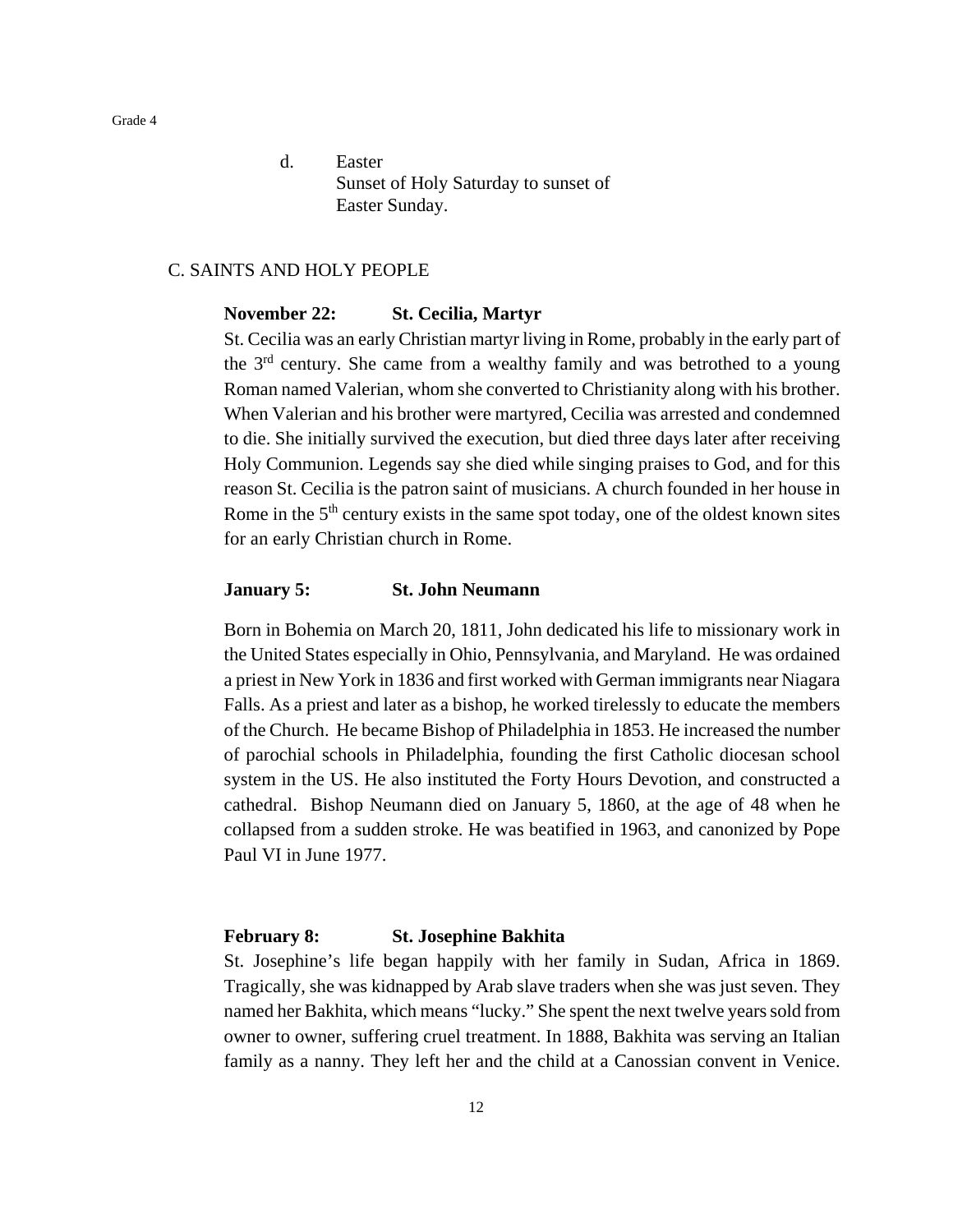There, she first learned about Jesus. She refused to leave the convent, and because Italian law did not recognize slavery, she was allowed to stay. Baptized as Josephine Margaret, she became a Canossian sister in 1896. She spent the remaining 45 years of her life in the convent in Schio, where she was beloved for her smile and gentle nature. Her holiness was well known during her life. She often said she would kiss the hands of her kidnappers and slave masters because without those terrible events, she would never have become a Christian. She died in 1947 and was canonized St. Josephine Bakhita in 2000.

### **March 3: St. Katharine Drexel**

St. Katharine Drexel was raised right here in Philadelphia. She was born in 1858 to an extremely wealthy family. The Drexel home was opened to the poor three days a week. From a young age, Katharine was shown what it means to be compassionate and charitable towards the poor. During a trip to Italy in 1886, Pope Leo XIII encouraged her to become a missionary and devote herself to God. She did and donated her massive inheritance to charity. In 1891, she took her first vows and established the Sisters of the Blessed Sacrament. She worked to change racial attitudes towards African Americans and American Indians. Her nuns labored to provide education and care to these under-served communities. St. Katharine established many missions for American Indians throughout the United States. During her life, she was known for her love of the Eucharist, her work promoting equal education for all, and her desire to reach out to those on the margins of society. She died in 1955 and was canonized by Blessed Pope John Paul II in 2000.

## **V. MARY: SPECIAL DAYS THAT HONOR MARY**

### **December 12 Feast of Our Lady of Guadalupe**

Our Lady appeared to Juan Diego, a poor Mexican Indian, on December 9, 1531. Mary told Juan to build a Church. Juan went to the Bishop to tell him the Lady=s request. The bishop did not believe him. Three days later, when Juan again went to the bishop and opened his cloak to give to the Bishop roses which the Lady had arranged in Juan=s cloak, there was a picture of Mary on his cloak. The Bishop believed and built a church in honor of Mary. We honor Our Lady of Guadalupe because we recognize her concern for all people especially the suffering and the poor. December 9 is the feast of Saint Juan Diego.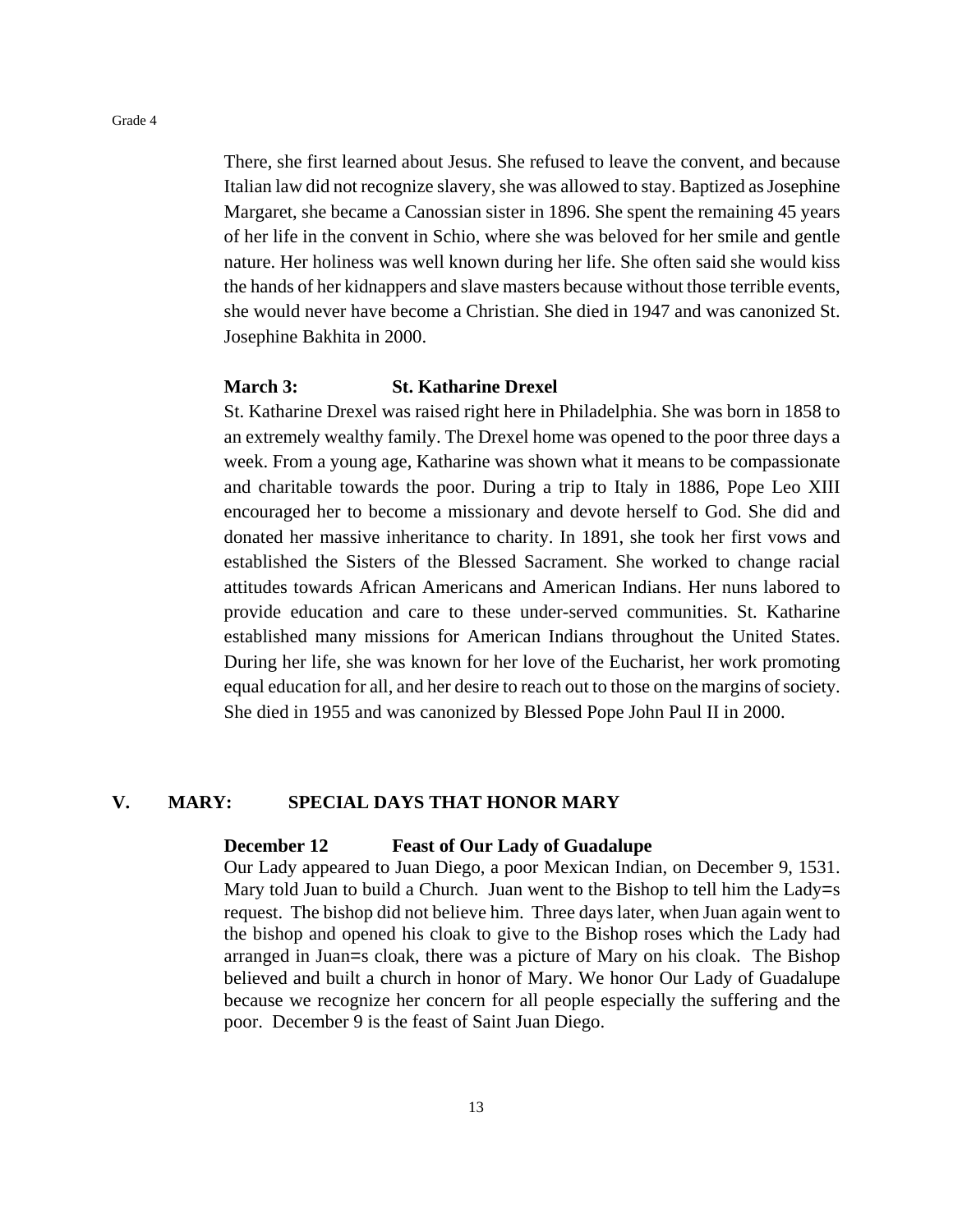## **January 1 Solemnity of Mary, Mother of God**

This feast of Mary is considered to be one of the oldest and most important feasts of Our Lady. In 431, the Council of Ephesus met to correct false teachings about Christ's divinity. The Council affirmed that Jesus is true God and true man. Since Mary is the Mother of Jesus, who is the Second Person of the Blessed Trinity, she can truly be called the Mother of God. Devotion to Mary as the Mother of God continued to spread from this time to the present.

## **February 2: Purification of Mary/Presentation of the Lord**

Mary and Joseph presented the newborn Jesus at the Temple, according to Jewish law, forty days after his birth. They sacrificed a pair of turtledoves, according to the custom of the poor. At the temple, they met Simeon, a man whom God had promised would not die until he saw the Savior. Upon seeing Jesus, Simeon prayed, "Lord, now let your servant go in peace; your word has been fulfilled" (Luke 2:29). Simeon also prophesied to Mary, "A sword will pierce your soul, that the thoughts of many hearts may be revealed" (Luke 2:34-35). The presentation of Jesus in the temple is the Fourth Joyful Mystery of the Rosary.

## **February 11 Memorial of Our Lady of Lourdes**

Mary appeared to a fourteen year old girl named Bernadette Soubirous on February 11, 1858 in Lourdes, France. Our Lady appeared dressed in white with a blue sash, yellow roses at her feet and a rosary in her hand. Mary appeared eighteen times to Bernadette. The Lady told her many things among them that, although Bernadette would not find happiness in this life, she would find it in Heaven. She told her to pray for sinners and to do penance. The Blessed Mother told Bernadette to have a chapel built at the site where she appeared and that processions were to be held. When Bernadette asked the Lady what her name was, she said, AI am the Immaculate Conception.@ Through Bernadette, the Blessed Mother called sinners to a change in heart, to reach out and care for the sick, the poor, and those who had lost hope. Each year millions of people make their way through the mountainous country of southeastern France to the shrine at Lourdes. They come to ask Jesus through the intercession of his Mother for a cure of their body or soul.

#### **VI. SOCIAL JUSTICE**

*The Church's social teaching is a rich treasure of wisdom about building a just society and living lives of holiness amidst the challenges of modern society.... In this time of widespread violence and diminished respect for human life and dignity in our country and around the world, the Gospel of life and the biblical call to justice need to be proclaimed and shared with new clarity, urgency, and energy.* Sharing Catholic Social Teaching Challenges and Directions, USCC, 1998, p. 4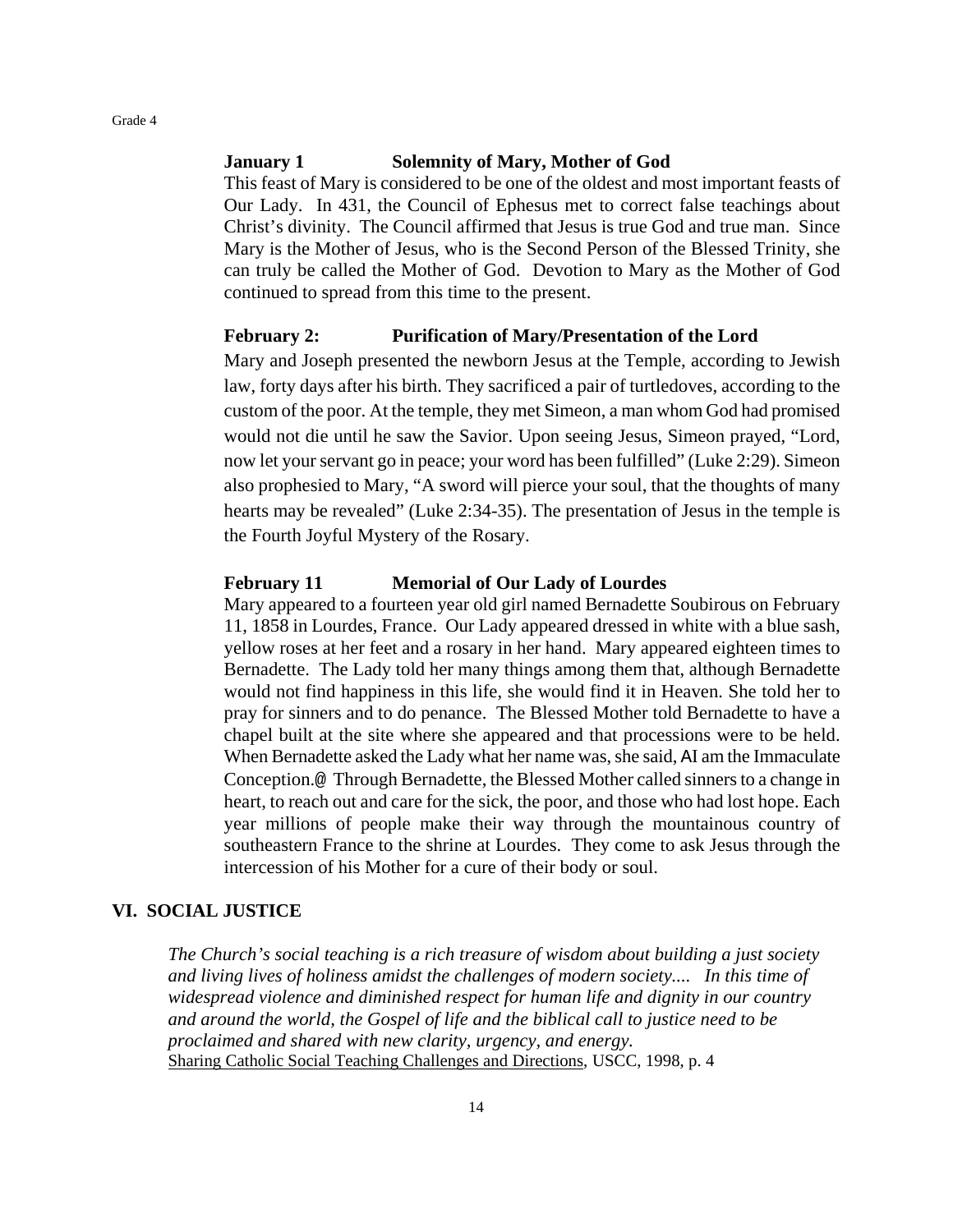*Major Themes:*

**Dignity of Work and the Rights of Workers Solidarity of the Human Family Care for God's Creation**

A. AWARENESS OF THOSE WHO SUFFER

Encourage children to be conscientious about not wasting food and natural resources

B RESPOND TO COMMUNITY NEEDS Connect with Archdiocesan Social Service Agencies

For further ideas see From the Ground Up: Teaching Catholic Social Principles in Elementary Schools, NCEA, 1999.

# *Third Trimester*

## **I. JESUS CHRIST OUR REDEEMER**

A. REVEALS MEANING OF NEW COVENANT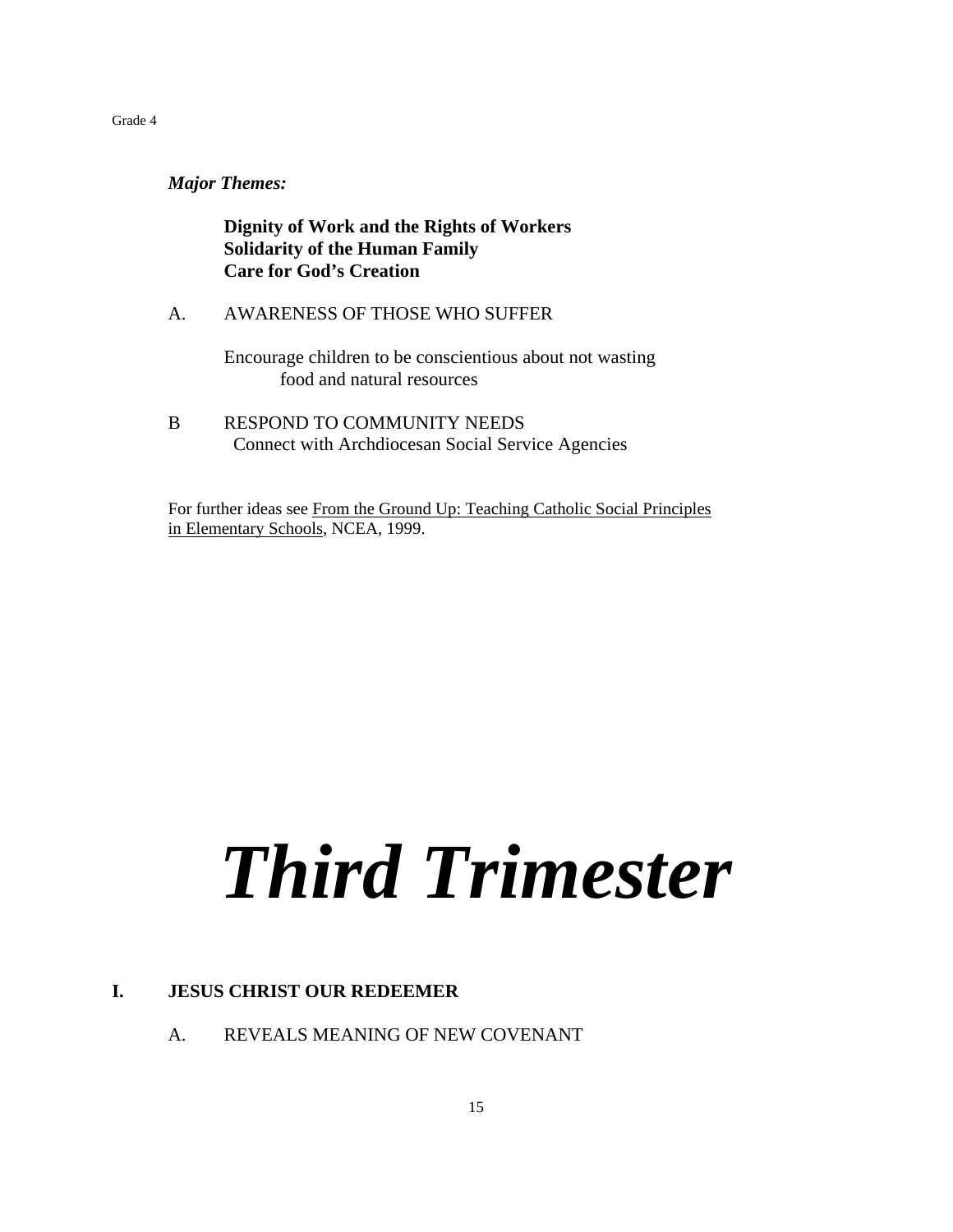## B. FULFILLS GOD'S PROMISES

## **II. THE BEATITUDES** Mt. 5:3-12, Lk. 6:20-26, (1716-17)

A. THE HEART OF JESUS' PREACHING

## B. EXPRESS THE VOCATION OF ALL THE FAITHFUL

- 1. Blessed are the poor in spirit, for theirs is the kingdom of heaven.
- 2. Blessed are those who mourn, for they shall be comforted.
- 3. Blessed are the meek, for they shall inherit the earth.
- 4. Blessed are those who hunger and thirst for righteousness, for they shall be satisfied.
- 5. Blessed are the merciful, for they shall obtain mercy.
- 6. Blessed are the pure in heart, for they shall see God.
- 7. Blessed are the peacemakers, for they shall be called children of God.
- 8. Blessed are those persecuted for righteousness sake, for theirs is the kingdom of heaven.

## **III. WORKS OF MERCY**

## A. CORPORAL WORKS OF MERCY Actions that show respect for the body as a temple of the Holy Spirit.

- 1. Feed the hungry.
- 2. Give drink to the thirsty.
- 3. Welcome the stranger. / Shelter the homeless.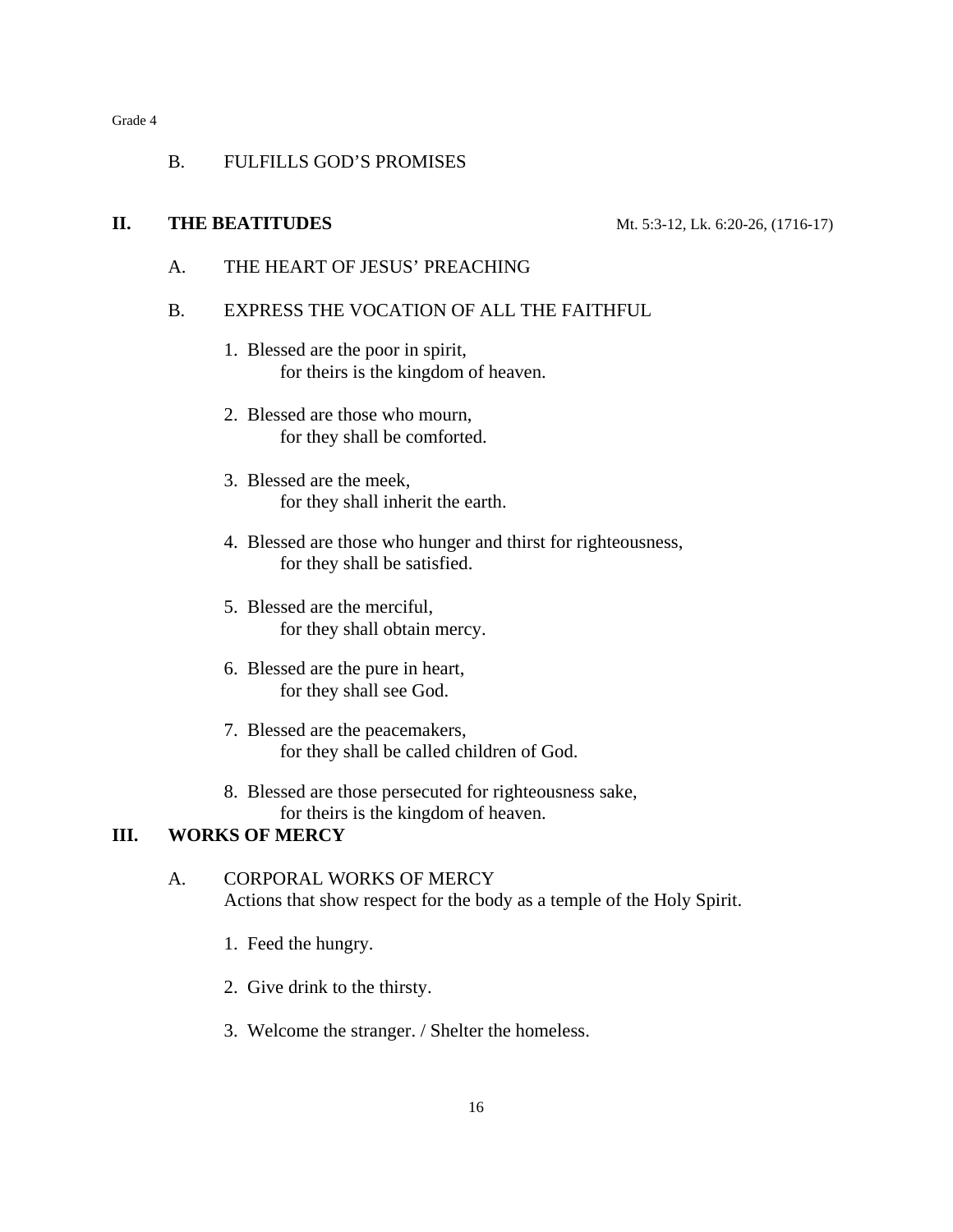- 4. Clothe the naked.
- 5. Visit the sick.
- 6. Visit those in prison.
- 7. Bury the dead.

## B. SPIRITUAL WORKS OF MERCY

- 1. Teach the ignorant.
- 2. Give advice to those who need it. / Counsel the doubtful.
- 3. Comfort those who suffer.
- 4. Be patient with others. / Bear wrongs patiently.
- 5. Forgive those who hurt you.
- 6. Correct those who need it.
- 7. Pray for others.

## **IV. VIRTUE** (1803)

|  | (1803) |
|--|--------|
|  |        |

| A.        | <b>CARDINAL VIRTUES</b> | $(1805-09)$             |
|-----------|-------------------------|-------------------------|
|           | 1. Prudence             |                         |
|           | 2. Justice              |                         |
|           | 3. Fortitude            |                         |
|           | 4. Temperance           |                         |
| <b>B.</b> | THEOLOGICAL VIRTUES     | (1812)                  |
|           | 1. Faith                | $(1814-16, 2088, 2098)$ |
|           | 2. Hope                 | $(1817-21, 2091, 2098)$ |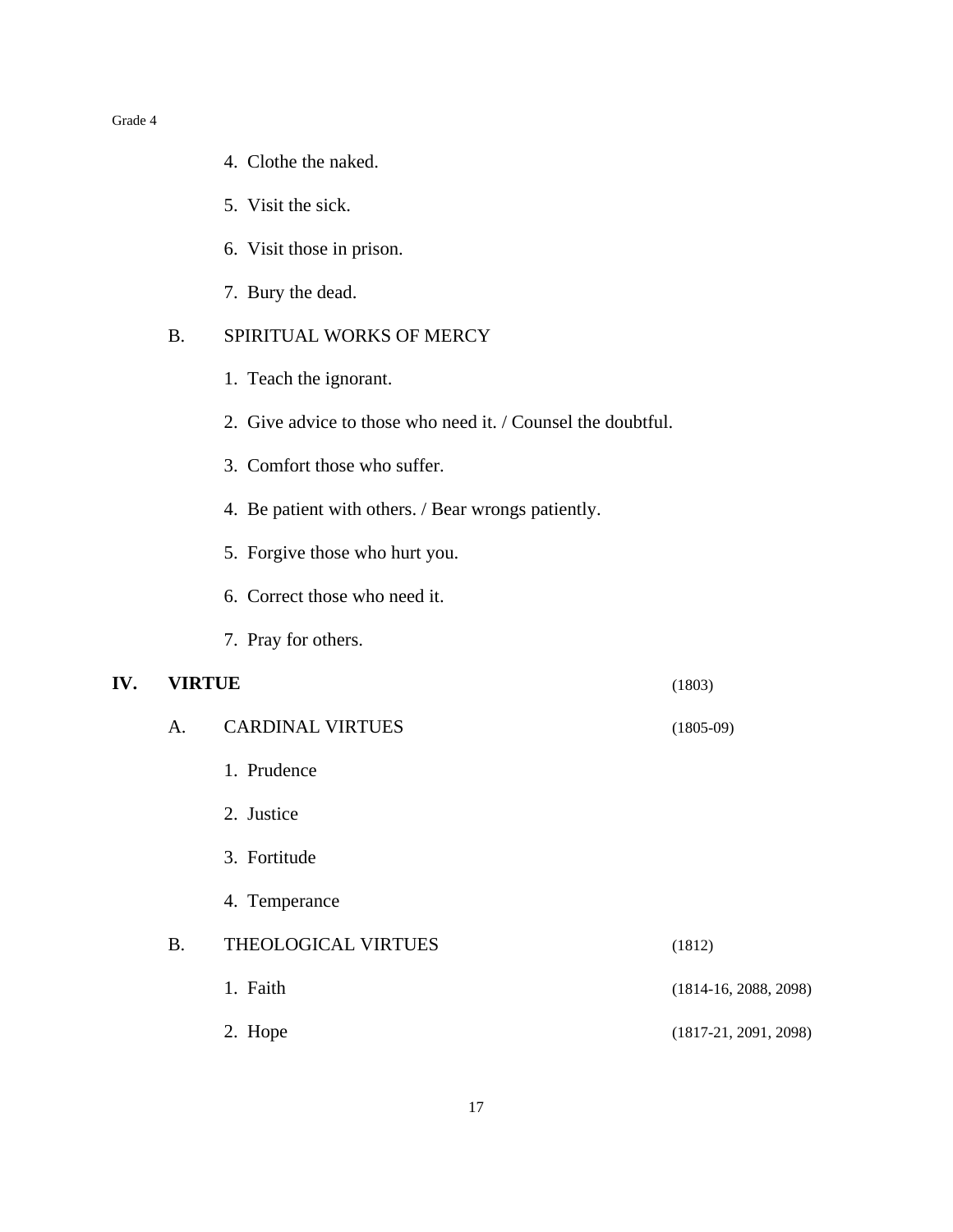|    |                 | 3. Charity                                                                                                                                                                                                     | $(1822-24, 2093, 2095)$                                        |
|----|-----------------|----------------------------------------------------------------------------------------------------------------------------------------------------------------------------------------------------------------|----------------------------------------------------------------|
| V. |                 | <b>LITURGICAL YEAR</b>                                                                                                                                                                                         |                                                                |
|    | A.              | <b>EASTER SEASON</b>                                                                                                                                                                                           | $(1168-69)$                                                    |
|    |                 | Sunset of Easter Sunday to sunset of the Solemnity of Pentecost                                                                                                                                                |                                                                |
|    |                 | 1. Easter Sunday: liturgical color is white<br>for joy, glory, innocence                                                                                                                                       | Mt. 28:1-15, Mk. 16:1-8,<br>Lk. 24:1-12, Jn. 20:1-10           |
|    |                 | 2. Ascension Thursday: liturgical color is white                                                                                                                                                               | Mt. 28:16-20,<br>Mk. 16:19B20,<br>Lk. 24:50-53,<br>Acts 1:6-12 |
|    |                 | 3. Pentecost: liturgical color is red<br>for the Holy Spirit                                                                                                                                                   | Acts 2:1-4                                                     |
|    | <b>B.</b>       | OTHER CELEBRATIONS                                                                                                                                                                                             |                                                                |
|    |                 | 1. Trinity Sunday - Sunday after Pentecost                                                                                                                                                                     |                                                                |
|    |                 | 2. Corpus Christi (Body and Blood of Christ) - Sunday after Trinity Sunday                                                                                                                                     |                                                                |
|    |                 | 3. Solemnity of the Sacred Heart - Friday after the Second Sunday<br>after Pentecost                                                                                                                           |                                                                |
|    | $\mathcal{C}$ . | ORDINARY TIME: Liturgical color is green for hope, growth, life                                                                                                                                                |                                                                |
|    | D.              | <b>SAINTS AND HOLY PEOPLE</b>                                                                                                                                                                                  |                                                                |
|    |                 | <b>Canonization</b> - the declaration by the pope that<br>a person is a saint, is now in heaven, and is worthy<br>of veneration by all the faithful.<br>The Essential Catholic Handbook, Liguori, 1997, p. 152 | (828)                                                          |
|    |                 | <b>Relic</b> - Part of the physical remains of a saint or<br>an object closely associated with a saint<br>The Essential Catholic Handbook, Liguori, 1997, p. 234                                               |                                                                |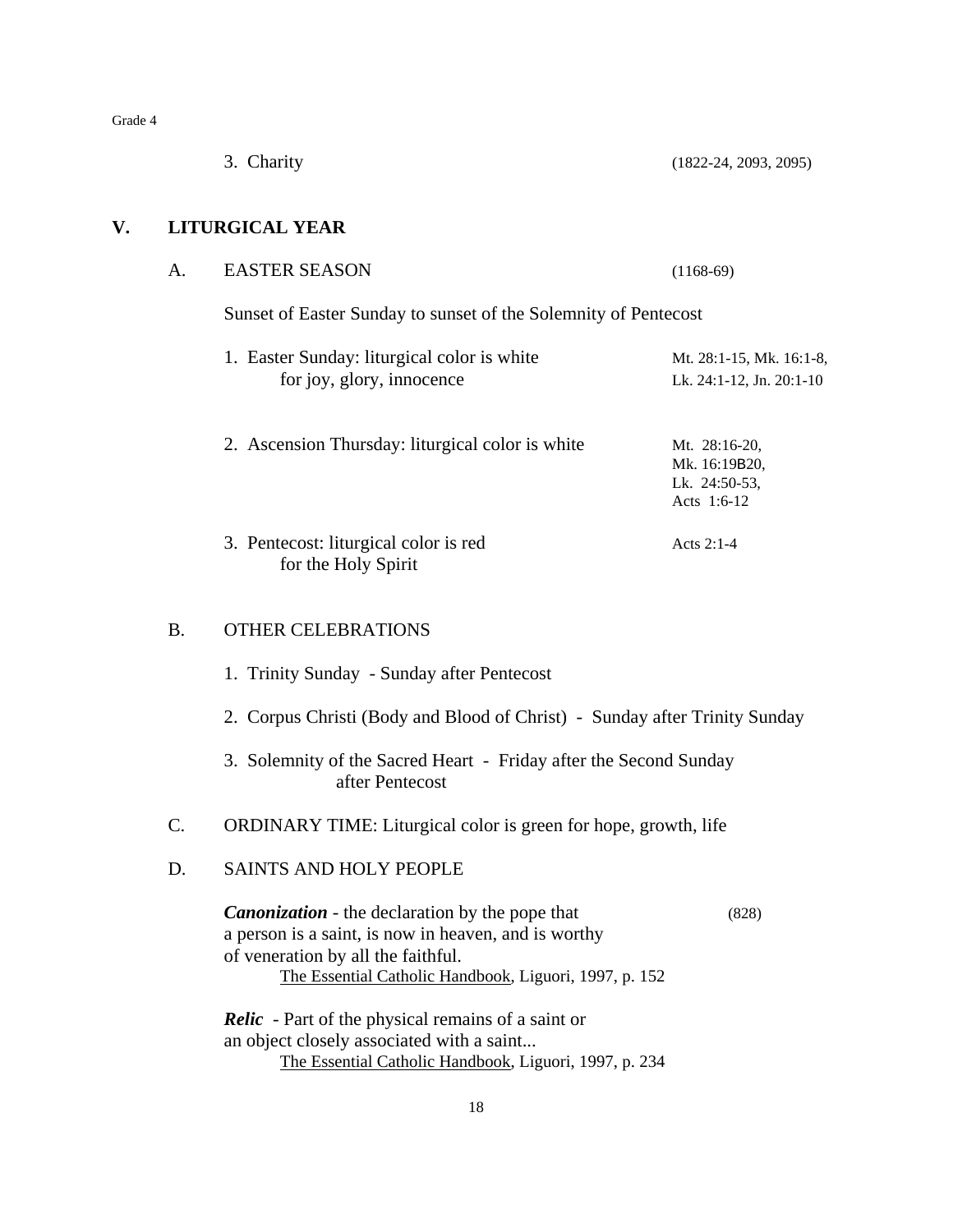### **April 28: St. Gianna Molla**

St. Gianna Molla was a mother, wife and pediatrician who gave her life to protect her unborn child. She was born in Italy in 1922 and became a doctor in 1949. She married Pietro Molla in 1955 and they had three children. Gianna remained active as a pediatrician while caring for her children. In 1961, she became pregnant with her fourth child. She learned she had a tumor and was advised to have an abortion or risk losing her own life. Insistent that the life of her child be placed above her own, Gianna refused the abortion. On April 21, 1962, she gave birth to a healthy girl. However, there were complications and St. Gianna died seven days later. St. Gianna Molla was canonized by Blessed Pope John Paul II in 2004, and her husband and children attended the ceremony. She is the first female physician and working mother to be canonized. Rather than exalted for embracing religious life after becoming widowed like many other women saints, St. Gianna is exalted specifically because of the heroic virtue she demonstrated as a wife and mother.

### **June 3: St. Charles Lwanga and Companions, Martyrs**

St. Charles Lwanga **w**as born in Uganda around 1860. He was a page in the court of King Mwanga II. The king, wanting to show resistance to foreign occupation, began to persecute Christian missionaries. Eventually, he persecuted the Ugandans who had chosen to embrace Christianity. As St. Charles watched the killings spread, he chose to embrace the faith and asked to be baptized by a missionary priest. In 1886, the king gathered all of the royal pages together and insisted they renounce Christianity. Those who refused were sentenced to die. St. Charles was martyred with eleven other Catholic men and boys, and nine Anglicans.

### **VI. MARY**

## A. APPARITIONS

- 1. Definition an extraordinary, visible appearance seen by one or more persons. The authenticity of it is a matter for evaluation by the Church. The Essential Catholic Handbook, Liguori, 1997, p. 133
- 2. Principle Apparitions of the Blessed Virgin Mary

Banneux, Belgium - 1933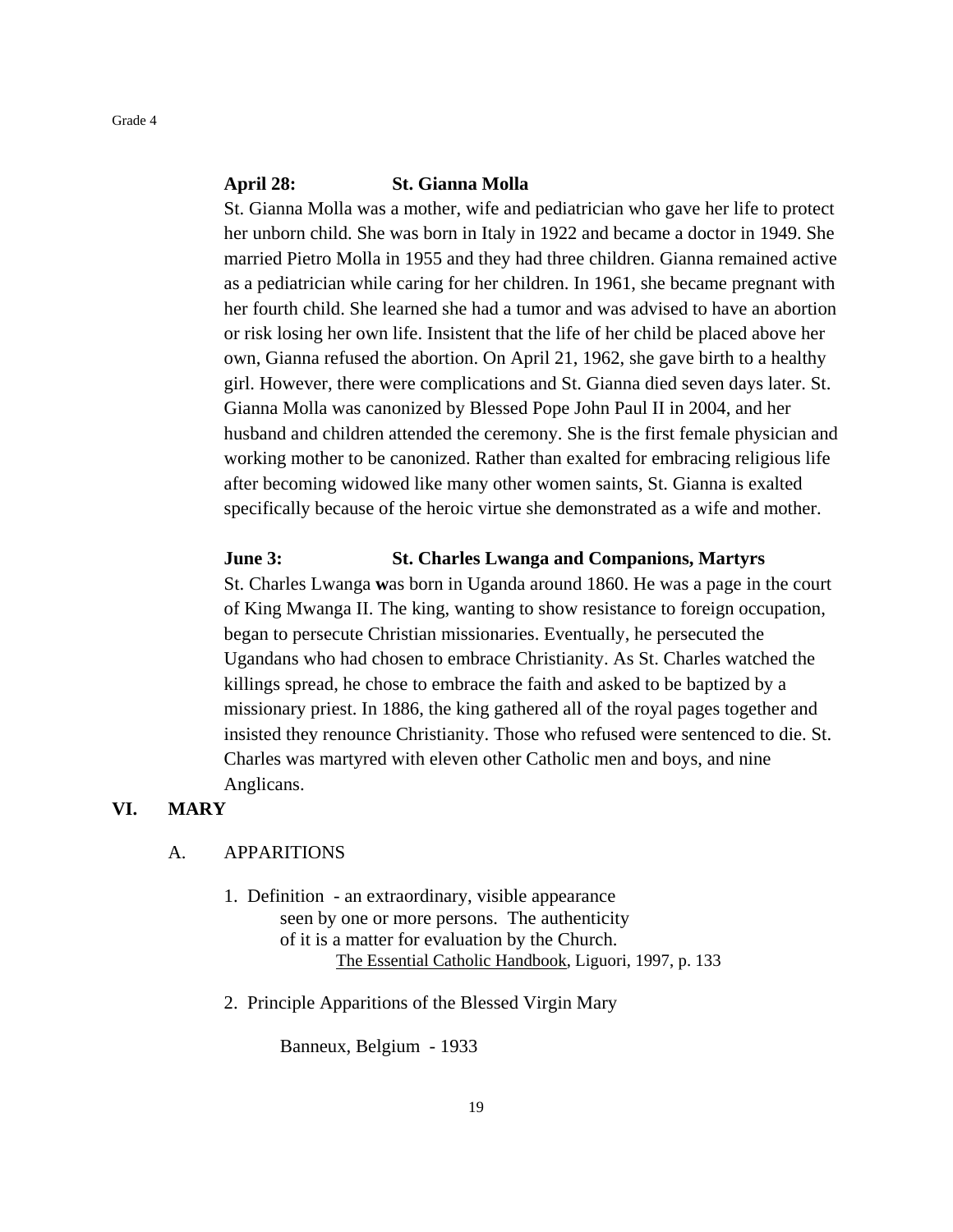Beauraing, Belgium - 1932-33 Fatima, Portugal - 1917 Guadalupe, Mexico - 1531 Knock, Ireland - 1879 LaSalette, France - 1846 Lourdes, France - 1858

Our Lady of the Miraculous Medal, France - 1830

B. DAYS IN HONOR OF MARY

## **March 25 Solemnity of the Annunciation**

The Annunciation is the feast commemorating the appearance of the Angel Gabriel to Mary. The angel told her that she had been chosen to be the Mother of Jesus Christ, the Son of the Most High God. Mary, through the power of the Holy Spirit, became the Mother of Jesus.

## **May 31 Feast of the Visitation** Luke 1:39-56

The Presentation of Mary is a unique feast day. Although the event is not in the Bible, we learn from other sources that Mary's parents, Ann and Joachim, offered Mary to God in the Temple when she was only three years old. We celebrate this event because it helps us to Lord and obeying His will in all things.

#### **May or June Immaculate Heart of Mary**

(Saturday following the Second Sunday after Pentecost)

#### **August 15 Solemnity of the Assumption**

Pope Pius XII, on November 1, 1950, infallibly defined what Catholics always believed: Mary was assumed body and soul into heaven. (CCC #966)

## C. TITLES OF MARY

1. The Immaculate Conception - under this title Mary is patroness of the United States and the Archdiocese of Philadelphia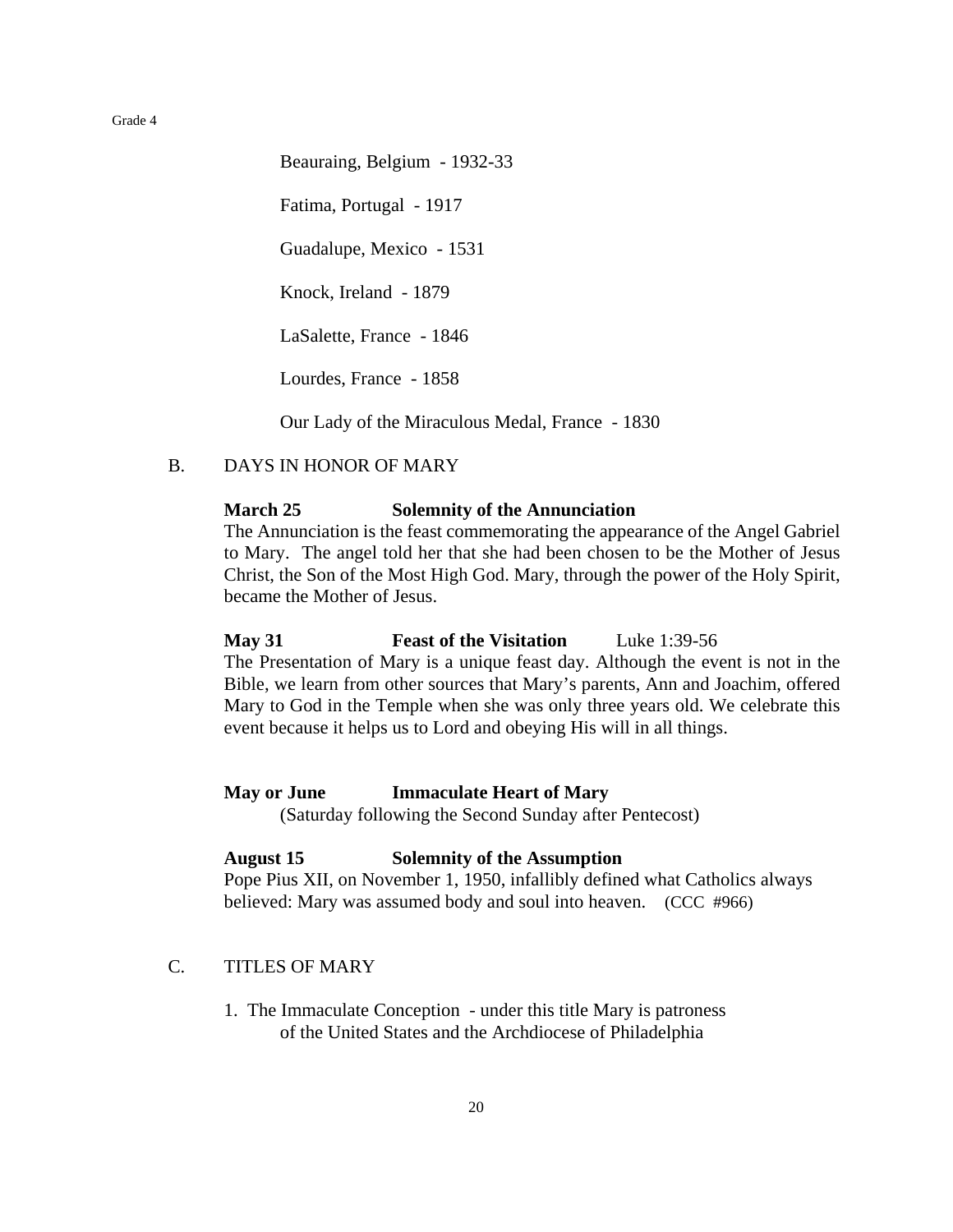2. Our Lady - Notre Dame (French for AOur Lady@)

## **VII. PRAYER**

## A. PRAISE AND THANKS

- 1. ATo you, therefore, most merciful Father, we make humble prayer and petition through Jesus Christ, your Son, our Lord:@ (*Eucharistic Prayer I)*
- 2. AIt is truly right and just, our duty and salvation, always and everywhere to give you

 thanks, Father most holy, through your beloved Son, Jesus Christ.@ (*Eucharistic Prayer* II)

- 3. AYou are indeed Holy,O Lord, and all you have created rightly gives you praise@ *(Eucharistic Prayer* III)
- 4. AIt is truly right to give you thanks, truly just to give you glory, Father most holy, for you are the one God, living and true. (*Eucharistic Prayer* IV)

## B. CONTRITION (1451-54)

- 1. Definition sorrow for sin and the intention of sinning no more
- 2. Most important act of the penitent in the Sacrament of Penance
- 3. A gift of God and a prompting of the Holy Spirit (1453)
- 4. Act of Contrition
- C. OTHER FORMS OF PRAYER (See pages 24-31)
	- 1. Journal Keeping
	- 2. Guided Meditation
	- 3. Shared Prayer

## **VIII**. **SACRAMENTALS** (1667-79)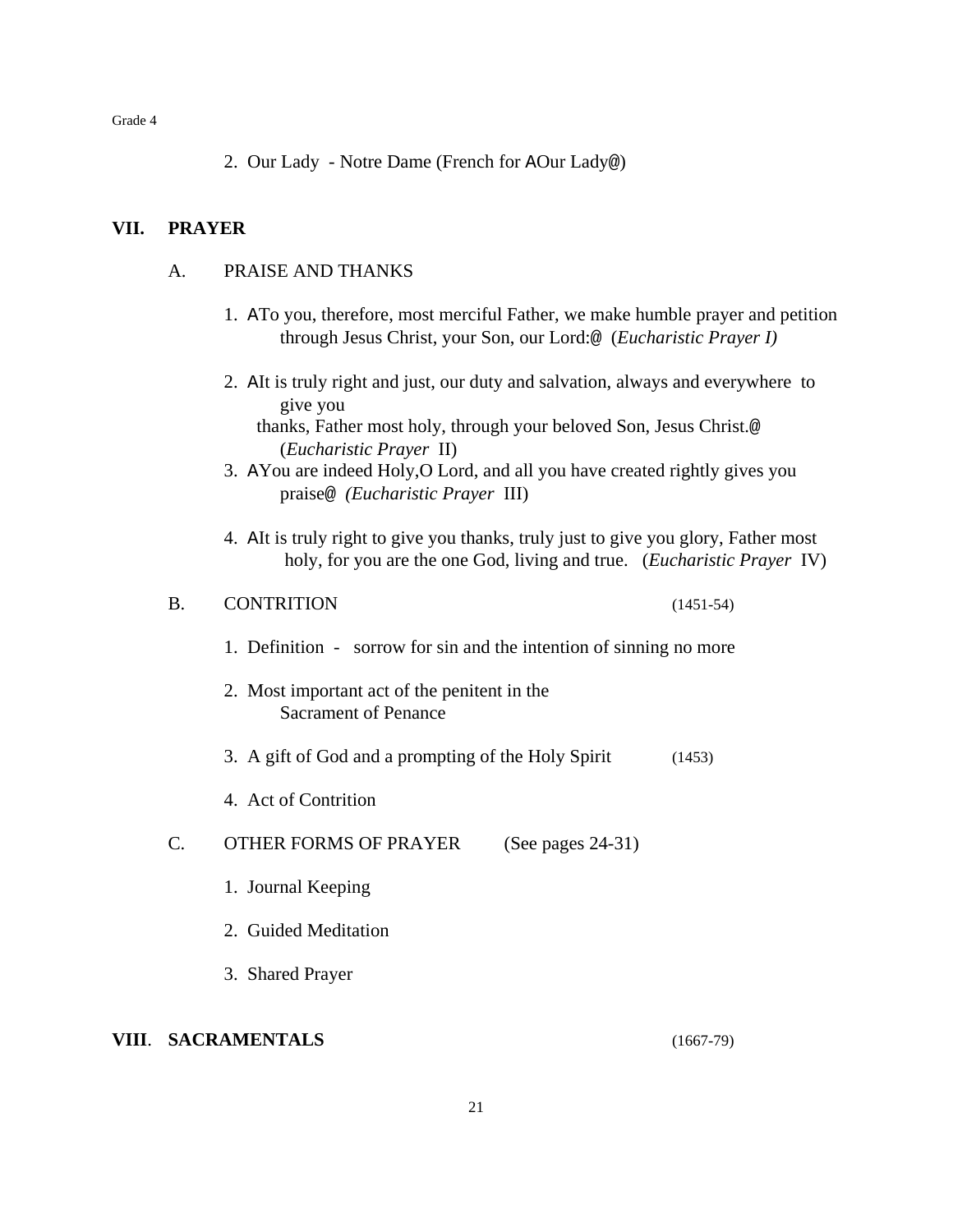| Α.              | <b>BLESSINGS</b>                | (1678) |
|-----------------|---------------------------------|--------|
| <b>B.</b>       | <b>CONSECRATION</b>             | (1672) |
|                 | 1. Things                       |        |
|                 | 2. People                       |        |
| $\mathcal{C}$ . | <b>INSTITUTED BY THE CHURCH</b> | (1667) |
| D.              | <b>HAVE MEANING AND PURPOSE</b> | (1668) |

## **IX. SOCIAL JUSTICE**

*The Church's social teaching is a rich treasure of wisdom about building a just society and living lives of holiness amidst the challenges of modern society.... In this time of widespread violence and diminished respect for human life and dignity in our country and around the world, the Gospel of life and the biblical call to justice need to be proclaimed and shared with new clarity, urgency, and energy.* Sharing Catholic Social Teaching Challenges and Directions, USCC, 1998, p. 4

## *Major Themes:*

**Dignity of Work and the Rights of Workers Solidarity of the Human Family Care for God's Creation**

## A. AWARENESS OF THOSE WHO SUFFER

1. Participate in Operation Rice Bowl, the Bishop's Relief Fund and/or the Holy Childhood Association (HCA)

## B. AWARENESS OF THE IMPORTANCE OF WORK

- 1. Practice care of personal belongings
- 2. Show care of classrooms, school buildings, and parish grounds
- 3. Encourage respect for each one's responsibilities